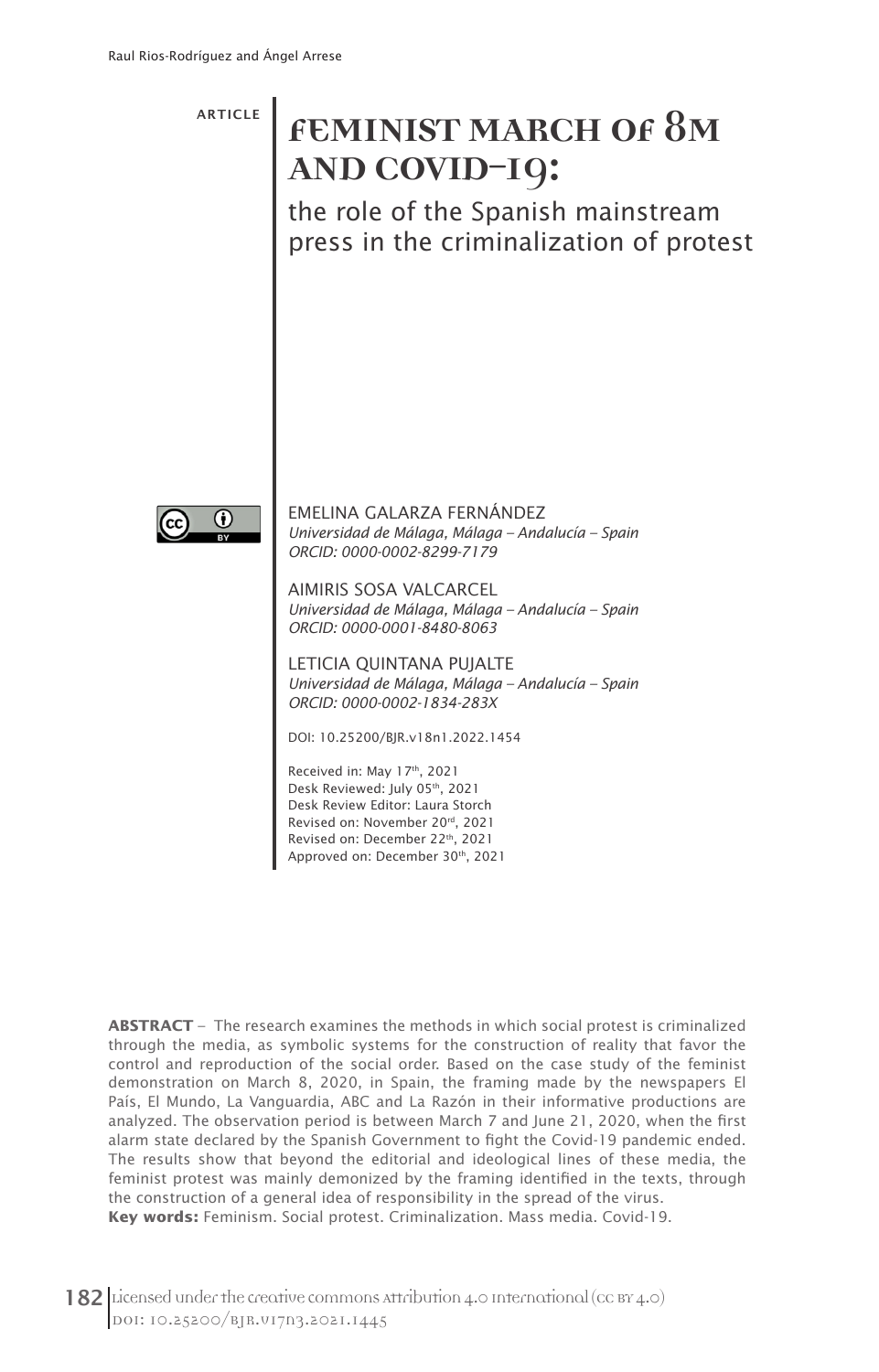### **MARCHA FEMINISTA DE 8M E COVID-19: o papel da grande imprensa espanhola na criminalização do protesto**

**RESUMO** – A pesquisa examina os métodos de criminalização do protesto social que se exercem por meio da mídia, como sistemas simbólicos de construção da realidade que favorecem o controle e a reprodução da ordem social. A partir do estudo de caso da marcha feminista de 8 de março de 2020 na Espanha são analisados os enquadramentos feitos pelos jornais El País, El Mundo, La Vanguardia, ABC e La Razón em suas produções informativas. O período de observação vai de 7 de março a 21 de junho de 2020, quando terminou o primeiro estado de alarme declarado pelo governo espanhol para o combate à pandemia de Covid-19. Os resultados mostram que para além das linhas editoriais e ideológicas desses meios de comunicação, o protesto feminista foi demonizado principalmente pelo enquadramento identificado nos textos, por meio da construção de uma ideia geral de responsabilidade na disseminação do vírus.

**Palavras-chave:** Feminismo. Protesto social. Criminalização. Meios de comunicação de massa. Covid-19.

### **MARCHA FEMINISTA DEL 8M Y COVID-19: el papel de la prensa española en la criminalización de la protesta**

**RESUMEN** – La investigación examina los métodos de criminalización de la protesta social que se ejercen a través de los medios de comunicación, como sistemas simbólicos de construcción de la realidad que favorecen el control y reproducción del orden social. A partir del caso de estudio de la marcha feminista del 8 de marzo de 2020 en España, se analiza el encuadre realizado por los diarios El País, El Mundo, La Vanguardia, ABC y La Razón en sus producciones informativas. El período de observación es entre el 7 de marzo y el 21 de junio de 2020, cuando finalizó el primer estado de alarma declarado por el Gobierno español para combatir la pandemia de Covid-19. Los resultados muestran que más allá de las líneas editoriales e ideológicas de estos medios, la protesta feminista fue principalmente demonizada por el encuadre identificado en los textos, a través de la construcción de una idea general de responsabilidad en la propagación del virus. **Palabras clave:** Feminismo. Protesta social. Criminalización. Medios de comunicación en masa. Covid-19

# **1 Introduction**

In democratic societies, collective mobilization has emerged as one of the classic forms of protest of social movements against the logic of power and domination imposed within the framework of nation-states (Castells, 2009). It is a mechanism of political resistance that, expressed in multiple modalities – demonstrations, parades, rallies, marches, among other ways of occupying public space – has favored citizen participation in decision-making processes at the glocal level, as well as the formulation of inclusive agendas that guarantee human rights (Wouters & Walgrave, 2017; Mazumder, 2018; Rebón, 2019; Jaramillo et al., 2020).

Among the most massive mobilizations that have taken place in Spain in recent decades are those that took place around the 15M, a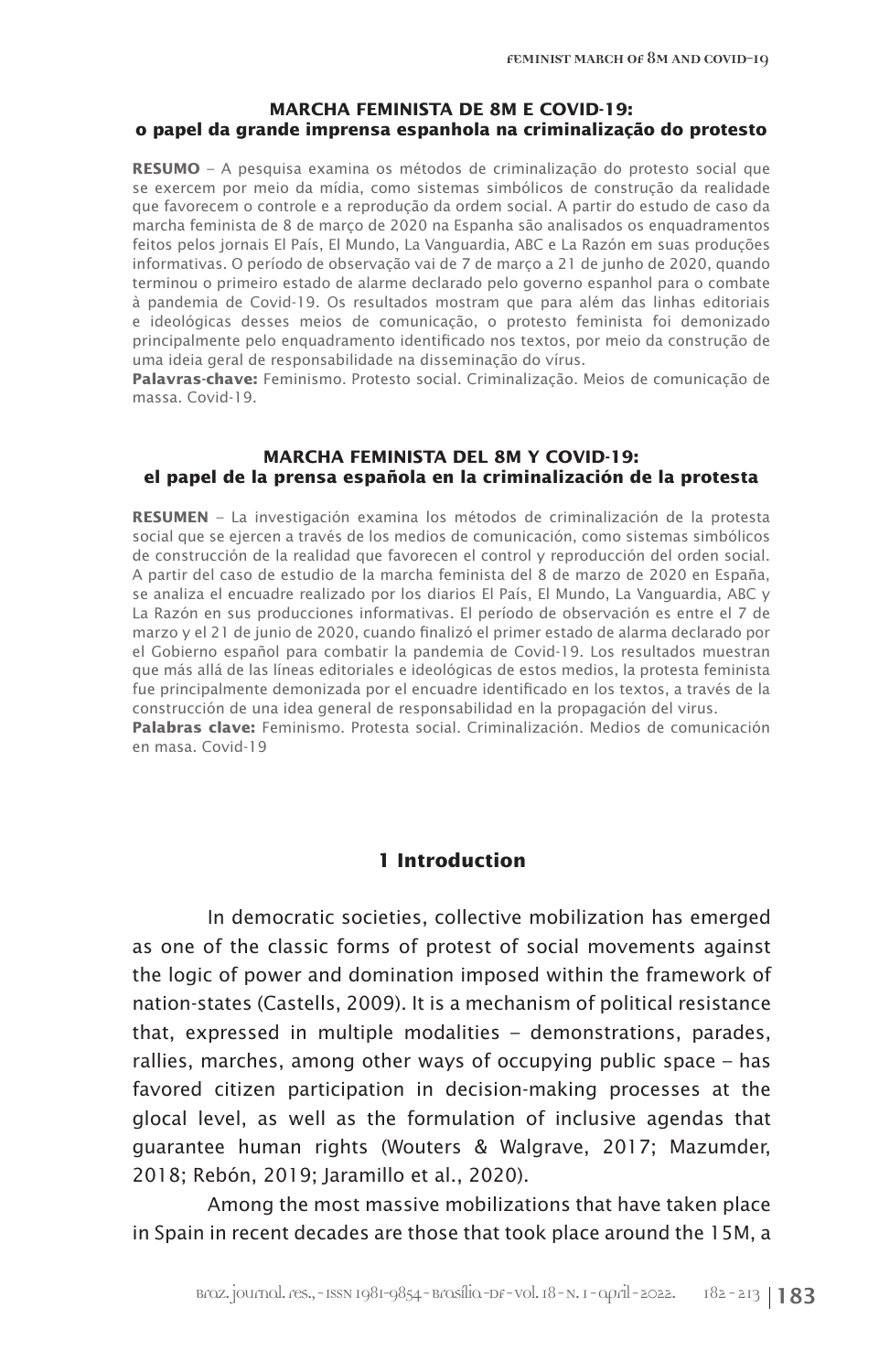citizens' movement of protest against "the high costs of the economic crisis for the Spanish population, the governmental adjustment policies and the dismantling of the welfare state" (Maqueda, 2015, p. 21); those carried out by movements such as the "Mareas" – White and Green Tides – against cuts in the public sectors of health and education; the days of protests carried out by the youth for climate movement "Fridays For Future" in several cities of the country; as well as the massive demonstrations organized by the feminist movement within the framework of its fourth wave (Galarza, 2019).

Although in Spain the right to assembly and rally is recognized in article 21 of the Constitution, its materialization in social protest has often been questioned and delegitimized by the power elites, even presenting the mobilizations of specific collectives as a "threat to the stability of the country" (Medina, 2018, p. 228) and, consequently, as an adverse phenomenon for citizen security.

Thus, within the framework of this protectionist logic of the State, essentially articulated by the political powers with the complicity of the media (Juárez et al., 2021), the phenomenon of criminalization of social protest and, above all, of its participants, is naturalized under the pretext of protecting both national security and other fundamental rights that could be violated during nonviolent resistance actions. Such criminalization is manifested through police, judicial, and media strategies (Alvarado, 2020). According to Maqueda (2015, p. 19) "exemplarily punishing each one of the ruptures of order [is] necessary to create sources of consensus towards institutions and prevent any manifestation of political dissent".

This research focuses its object of study on the modes of criminalization of feminist social protest exercised through the mass media, as symbolic systems of construction of reality that favor specific forms of control and reproduction of the social order (Sosa, 2020), called by Bourdieu (2001) as symbolic power.

Based on the case study of the feminist demonstration of March 8 (8M) 2020 in Spain, on account of International Women's Day, it is intended to demonstrate the existence of a political and media interest in criminalizing the women's protest, blaming it for the expansion of Covid-19 in the country, even when in the days close to this date there were concentrations of people at concerts, political events, fairs, and sporting events, among other activities that gathered hundreds of people (Mouzo & Sevillano, 2020).

For this purpose, the study characterizes the frames offered by the Spanish reference press –El País, El Mundo, La Vanguardia, ABC,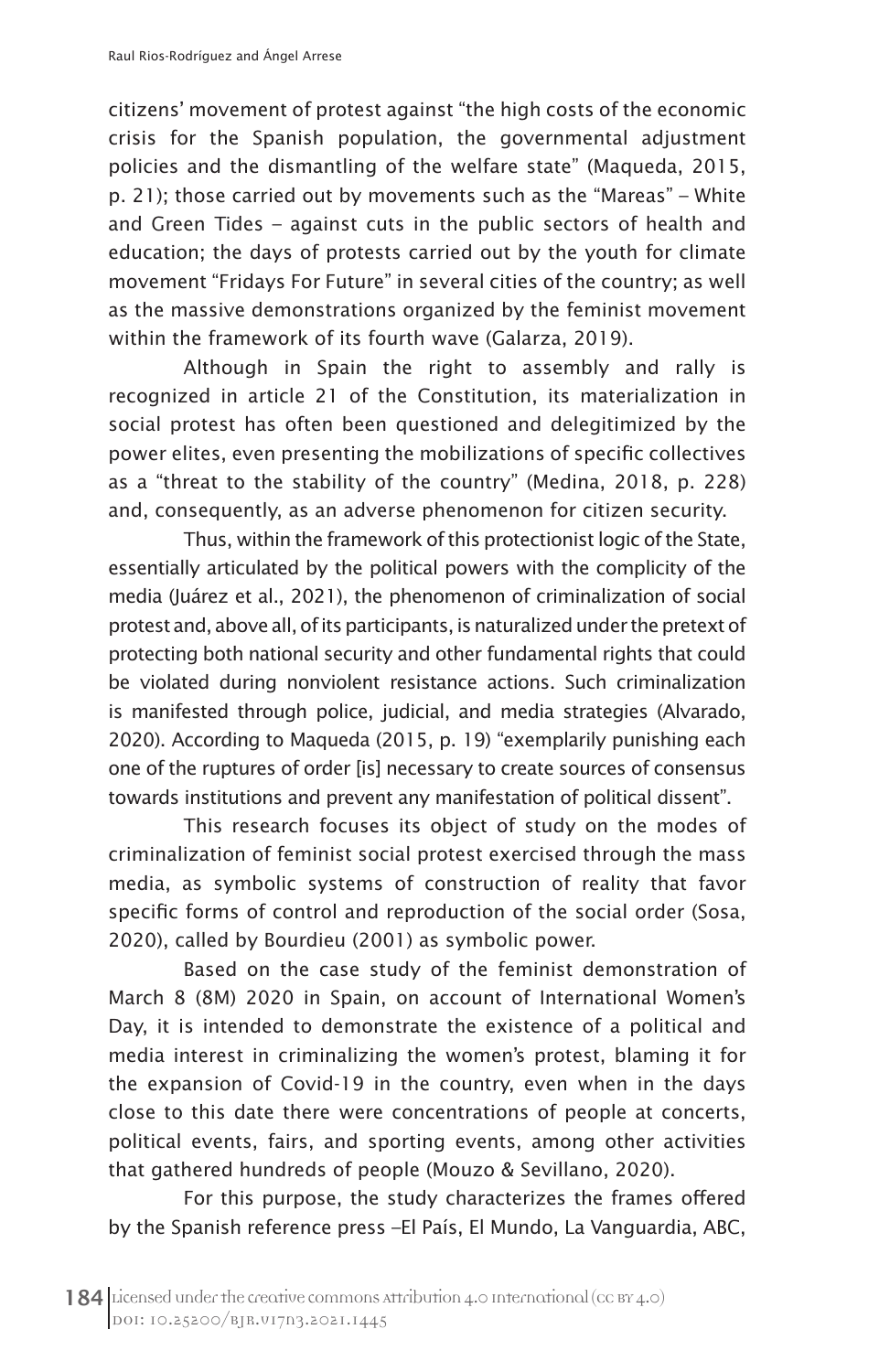and La Razón –, by analyzing their news production in the period between March 7, 2020, when the Ministry of Health advises against suspending mass events due to the coronavirus (Recarte, 2020), until June 21, when the first state of alarm is declared by the Spanish Government in the national territory ends (Government of Spain, 2020), which involved the preventive confinement of the entire population.

El País, El Mundo, ABC, and La Razón are newspapers published in Madrid, and La Vanguardia is published in Barcelona. These newspapers are considered a reference for three reasons: the scope of the general audiences, the highest sales, and, especially, their proximity with opinion leaders in the political and cultural field, the most influential actors in Spanish society (Reig, 1998).

# **2 Approaches to framing theory**

Framing theory has its origins in cognitive psychology and interpretive sociology, specifically, in symbolic interactionism, phenomenology, and ethnomethodology (Sadaba-Garraza, 2001; Ardèvol-Abreu, 2015; Bateson, 1972; Goffman, 1974, 2006). Tuchman (1983) was responsible for the incorporation of informational construction analysis.

From this initial point, diverse studies were developed regarding media framing that, nowadays, continue in a process of development and consolidation (Reese, 2007; Piñeiro-Naval & Mangana, 2019). Framing implies "the process of selecting a few elements of a perceived reality [that] increase the emphasis or apparent importance of certain ideas, activating schemes that induce audiences to think, feel and decide in a particular way" (Entman, 2007, p. 164). The theoretical and methodological development of framing theory as a parallel – and not dependent – approach to that of agenda-setting has been going on for almost two decades. As Aruguete (2017) points out, the relationship between both perspectives is still an inconclusive debate. Despite this, "both approaches differ in that it is crucial for framing theory it is to understand both the emphasis placed on the way the topic or event is described and the interpretative schemes that are intended to stimulate in audiences" (Quintana-Pujalte et al., 2020, p. 1159).

Although some research negatively specifies the heterogeneity of the approaches that have the framing theory as their main focus (Weaver, 2007; Van Gorp, 2007; McCombs, 2006), for D'Angelo (2002) the multiplicity does not necessarily mean a weakness of framing theory, since only an "integral and multi-methodological" approach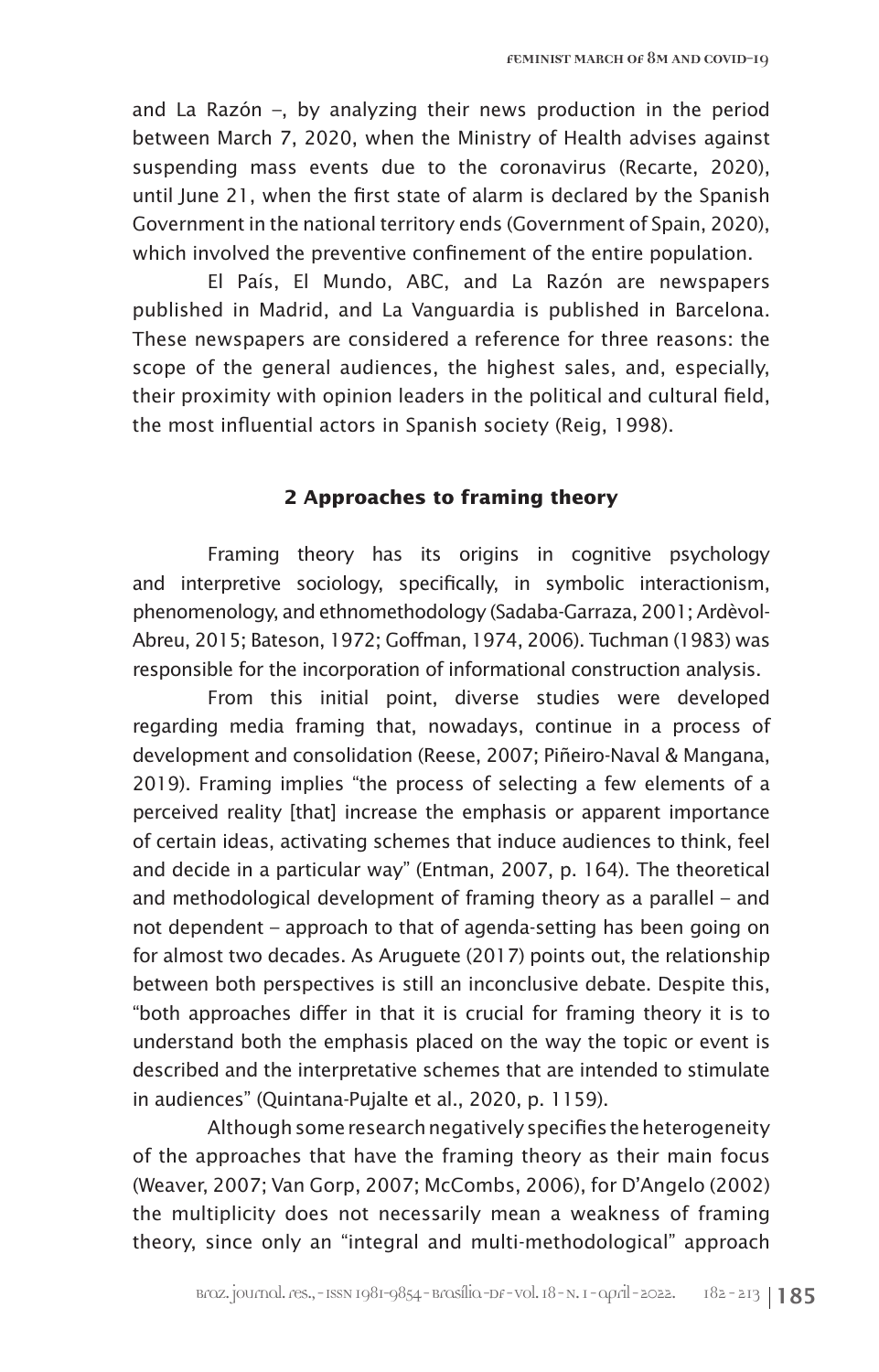(D'Angelo, 2012, p. 354) would be able to know the power that these texts have in the establishment of referential frames of interpretation.

Frames are found both in news production and its reception and signify a link between both extremes, as they are a repertoire of interpretative frames shared by both (Quintana-Pujalte, 2020). They are organizing principles that "structure the social world in a meaningful way" (Reese, 2001, p. 11). The scientific literature differentiates the analysis of frame construction – frame building –the analysis of the structure of the meaning of informative texts – media frames –, and the audience frames, that refer to the individual frames of interpretation (Scheufele, 1999). The study presented here aims to contribute to framing studies by proposing the analysis of informative text production based on the identification of media frames from the building and media frames approach. The analysis will be synchronic, since, as Matthes (2012) indicates, shared patterns of interpretation are settled based on negotiations and disputes, the outcome of which causes them to undergo modifications over time.

Media frames can be observed inductively (De Vreese, 2005, p. 53) or deductively (Semetko & Valkenburg, 2000; De Vreese, 2005). In the second case, the frames are predetermined and are considered general or generic. Neuman et al. (1992) were pioneers in establishing the first four general frames: (a) the conflict frame, (b) the human interest frame, (c) the economic consequences frame, and (d) the moral judgment frame. Semetko and Valkenburg (2000), in their now classic work on European politics, added a fifth frame, called (e) attribution of responsibility.

The analysis seeks to detect the strength or weakness of each of the generic frames. As a contribution to the deductive perspective of identifying the generic media frames, a sixth frame will be proposed in this research, the (f) criminalization frame, whose indicators are created ad hoc (table 1) concerning another research (Smith et al., 2001; Boykoff, 2006; Leung, 2009).

# **3 Criminalization of social protest in the media discourse**

The criminalization of social movements, as strategies of intimidation and delegitimization carried out by state and non-state actors, has a prolific approach in the scientific literature (Della Porta et al., 2006; Blay, 2013; Fernández & Ojeda, 2015; Poulos & Haddad, 2016).

This phenomenon is essentially characterized by "the use of legal and judicial institutions to prosecute and bring charges against members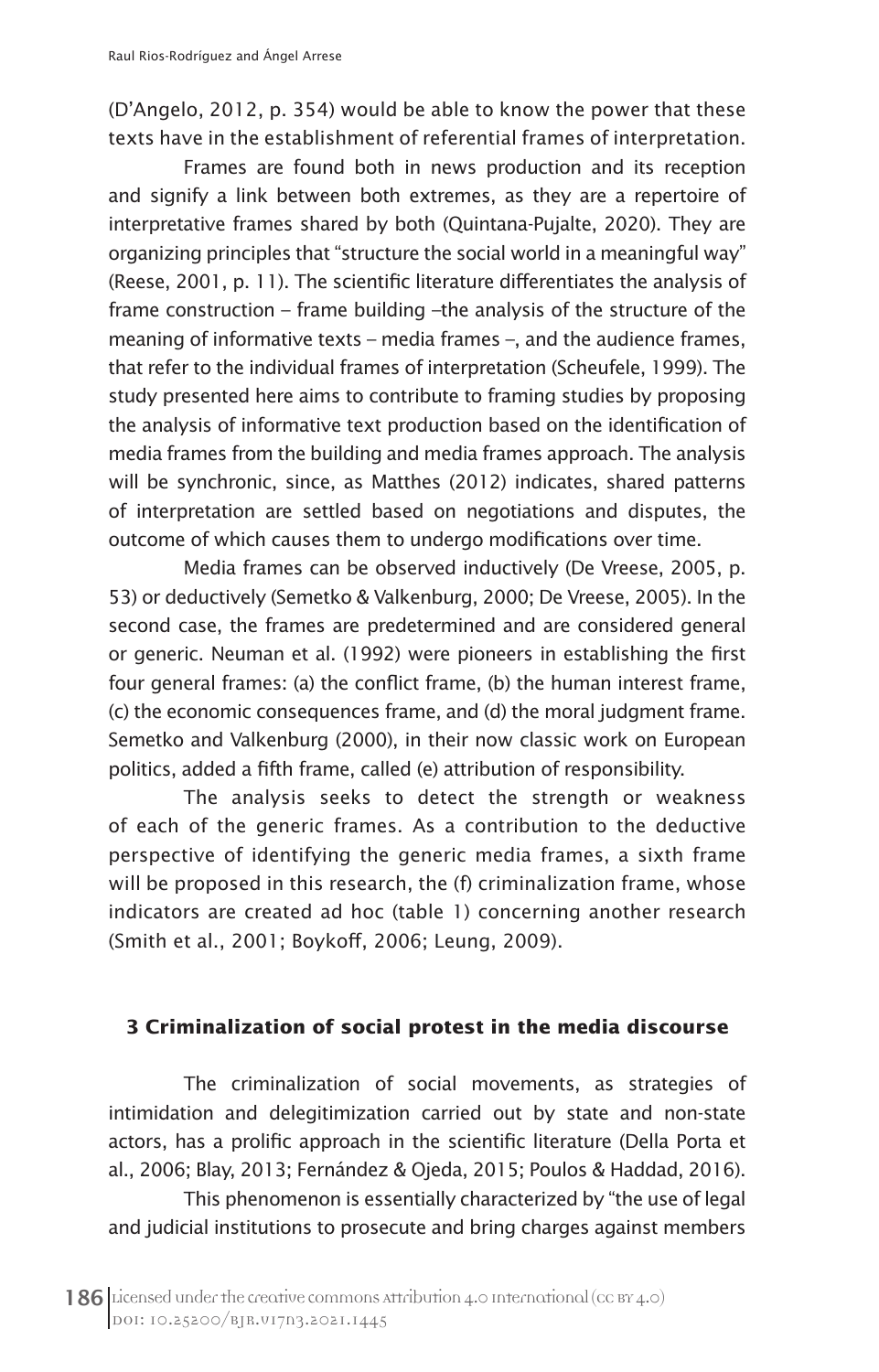of organizations and social movements for their participation and actions in the context of conflicts and social struggles" (Alvarado, 2020, p. 29).

Nevertheless, criminalization is not only articulated from the legal and political dimensions of the institutional framework, with actions such as the delegitimization of social actors in protest, the physical repression of security forces on protesters, the establishment of regulatory frameworks that allow the deliberate prosecution of particular collective actions, the counterposition of rights in the exercise of social protest or the criminal prosecution of its participants (Alvarado, 2020). The fact is that the intervention of media systems is also often required for the symbolic construction of specific frames of interpretation on the discourses of resistance and its manifestations in the public space, as recognized by the research of Nacos and Torres-Reyna (2003), Artese (2009), Ferrell et al. (2015), Menjívar (2016) and Kaufman (2019). Generally, the phenomenon of criminalization of social protest through the media has two fundamental characteristics. Firstly, the media omission, i.e., "movements simply do not enter the media agenda" (Candón, 2012, p. 682); and, secondly, the negative connotation of actions, demands, and proposals for social change.

International organizations such as the United Nations claim that, in the case of the feminist movement, symbolic criminalization through media discourse has been particularly intense in the context of the mobilizations for International Women's Day (Human Rights Council, 2010). The latest report of the Special Rapporteur of the Human Rights Council plaints that, among other issues, feminists and women defenders protests are victims of "judicial harassment and criminalization" through discourses that incite hatred and violence (Human Rights Council, 2019, p. 12).

Among the ways of criminalizing the collective actions of this movement are social discredit, stigmatization, and attacks on honor and reputation (Human Rights Council, 2019). This is how feminists are described, for example, as "bad mothers, difficult, shameless, loud, unpleasant or witches. They are branded as infidels, atheists, […] traitors, anti-nationalists or terrorists" (p. 9). In addition to these social discrediting tactics, there are also comments and insinuations about the sexuality of the protesters: "They are falsely accused of being promiscuous or of engaging in prostitution. They are contemptuously referred as divorcees or lesbians" (p. 9).

However, previous studies have shown that these forms of criminalization associated with a derogatory lexicon towards feminists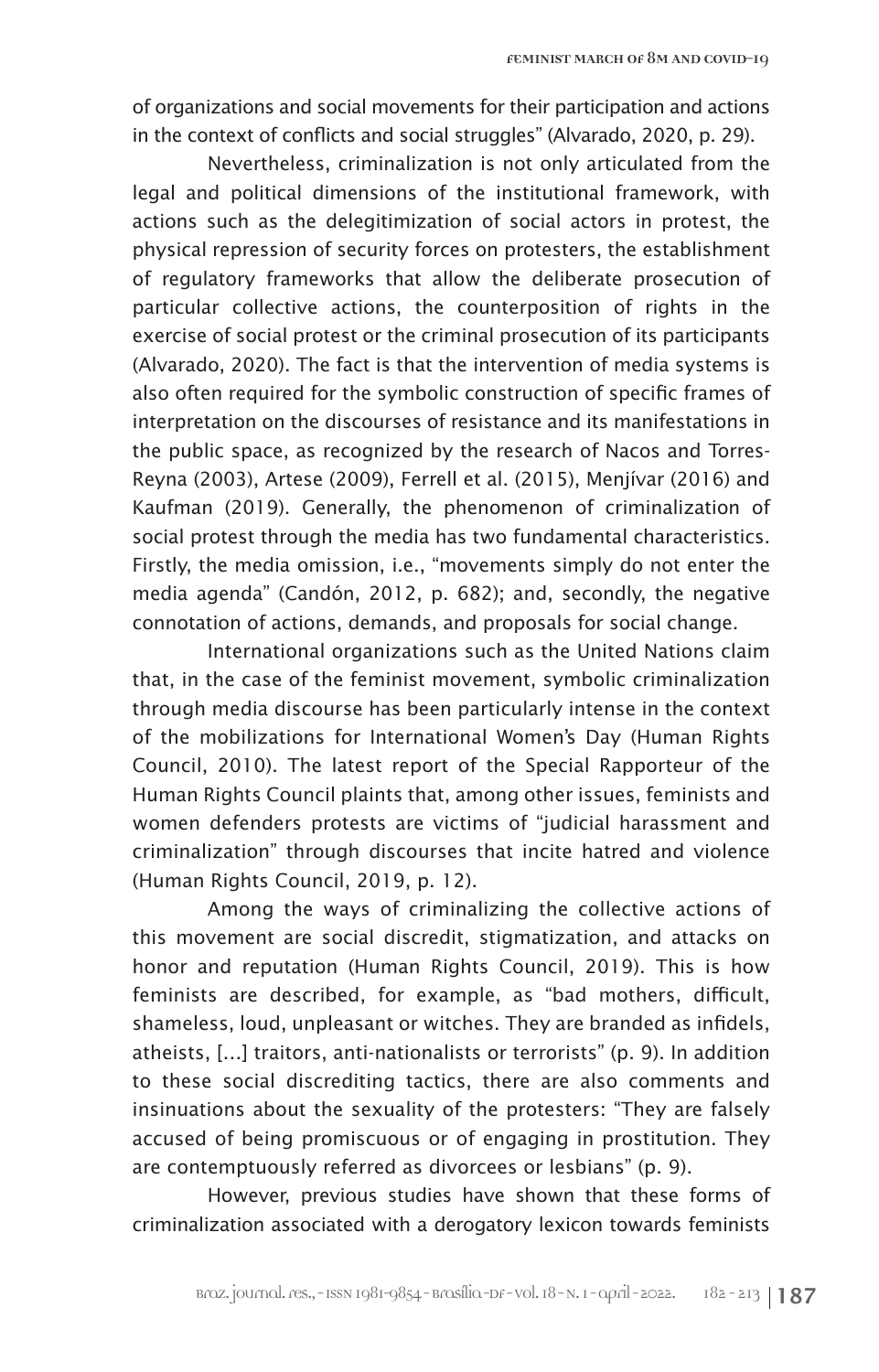do not usually appear explicitly in the media discourse, especially because of the ethical and legal repercussions they may entail (García-García & Calvo, 2019; Kilgo & Harlow, 2019). We agree with Rovira-Sancho (2013) when she assures that the media criminalization of social protest tends to be presented, rather, through specific information production strategies, depending on the ideologies that each media represents, the ways of construction of the media agenda, and the presence of certain actors in the communication product, allow to frame social movements and their protest actions from the narrative of "the dangerous classes" (Maqueda, 2015, p. 7) or the discourse of resistance.

# **4 Materials and methods**

The approach proposed will search for those generic frames in news texts that deal with the central theme of the feminist demonstrations of March 8, 2020, in Spain. The news search was carried out through the MyNews tool, from March 7 to June 21, 2020. In the advanced search section, the following keywords were inserted: Women's Day; 8-M; 8M; 8M mass marches; 8M report; feminist demonstrations. Then, the five media that correspond to the universe of analysis in its national coverage were selected, and after reading each news item that met these requirements, the informative pieces that finally made up the corpus were selected. To record the data, a content analysis template was established with three categories, in which the indicators observed in the informative texts are expressed. These categories are:

1. The media agenda: whose indicators are the informative presence, represented by the number of texts that address the topic (number of articles per media outlet); the informative hierarchy, where the location of the information in certain relevant spaces and its integration in some type of dossier or special content is observed; and the thematic classification, i.e., to which section the news is attributed.

2. Definition of the informative actor: the indicators are divided into (a) demonstrators, (b) judges, (c) politicians related to the current government, (d) opposition politicians, (e) NGOs, (f) experts/scientists, (g) security forces, and (h) others identified as relevant in the corpus. Each of these eight actors corresponds to different stakeholders that collaborate in building the media frame. That is why they will be identified in the corpus as individual actors in each news on the content analysis.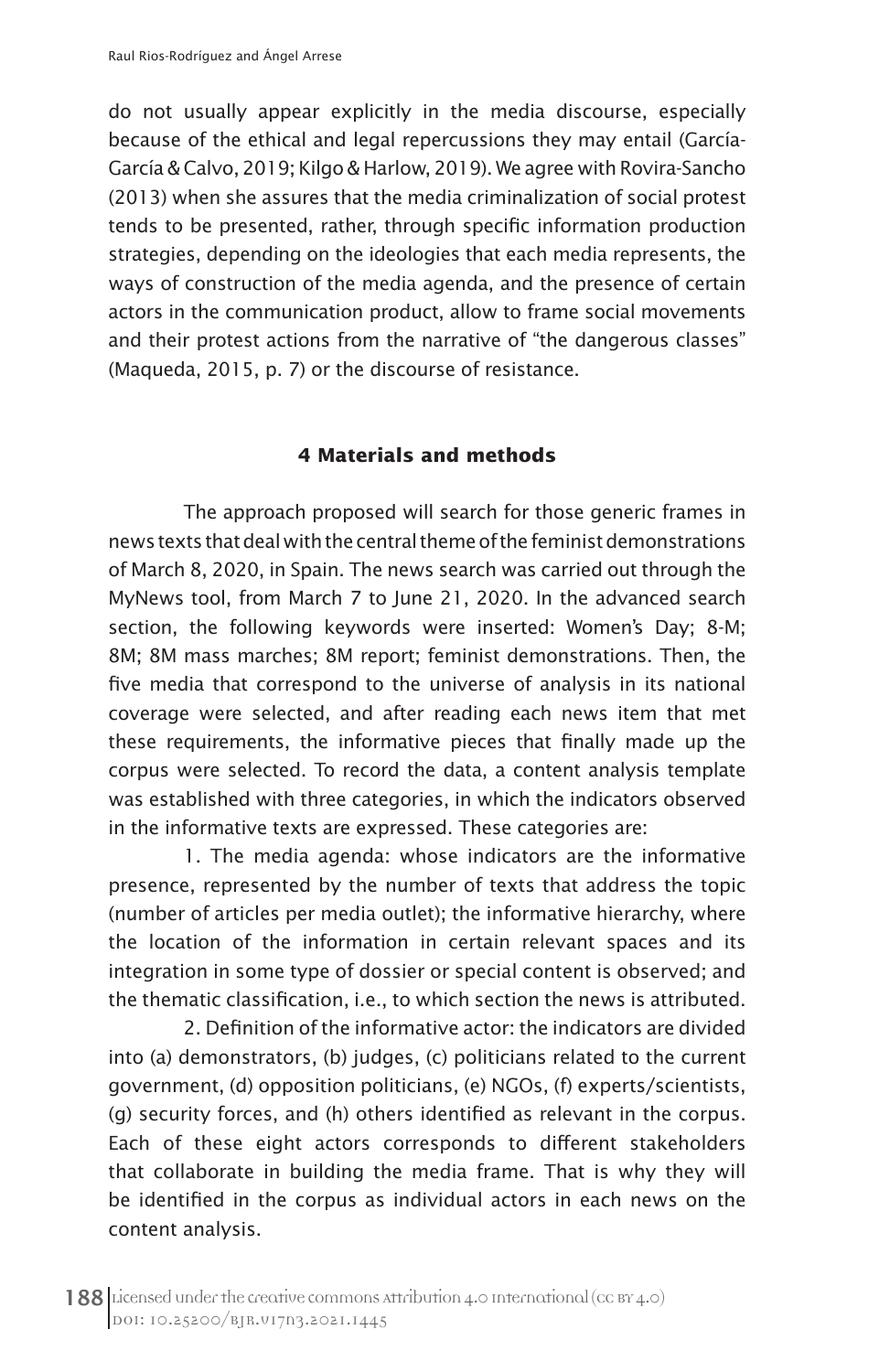3. Framing functions: the reference indicators are those displayed in the Semetko and Valkenburg (2000) scale, which were reduced to three for each latent variable. The indicators that correspond to each framing are those shown in table 1, from where the presence (1) / absence (0) was identified to obtain an average incidence of the indicator for each framing, and then calculate its strength in the discourse of the medium. As mentioned, based on the aforementioned research, the identification of a generic frame called criminalization is proposed, whose indicators can also be observed in the following table.

# **Table 1**

| <b>Framing Function</b>          | Indicators                                                                                                                                                                  | 1<br>(P) | 0<br>(A) | Average | Total |
|----------------------------------|-----------------------------------------------------------------------------------------------------------------------------------------------------------------------------|----------|----------|---------|-------|
| Attribution of<br>responsibility | Does the information suggest that<br>any institution is responsible for<br>the issue or problem addressed?                                                                  |          |          |         |       |
|                                  | Does the information suggest<br>that any institution could solve or<br>alleviate the problem?                                                                               |          |          |         |       |
|                                  | Does the information suggest that<br>an individual (or a social group)<br>is responsible for the issue or<br>problem addressed?                                             |          |          |         |       |
| Conflict                         | Does the information allude to<br>some disagreement between<br>political parties, individuals,<br>groups, institutions, or countries?                                       |          |          |         |       |
|                                  | Is a political party, individual,<br>group, institution or country<br>reported to be reproaching another<br>political party, individual, group,<br>institution, or country? |          |          |         |       |
|                                  | Does the information allude to two<br>or more different positions on the<br>issue or problem addressed?                                                                     |          |          |         |       |
| Economic<br>consequences         | Does the information mention<br>financial gains or losses that may<br>occur in the present or the future<br>(mention of financial issues)?                                  |          |          |         |       |
|                                  | Are there costs associated with the<br>issue or problem addressed?                                                                                                          |          |          |         |       |
|                                  | Is reference made to the economic<br>consequences of following or not<br>following a certain action?                                                                        |          |          |         |       |

# *Function of frames and indicators*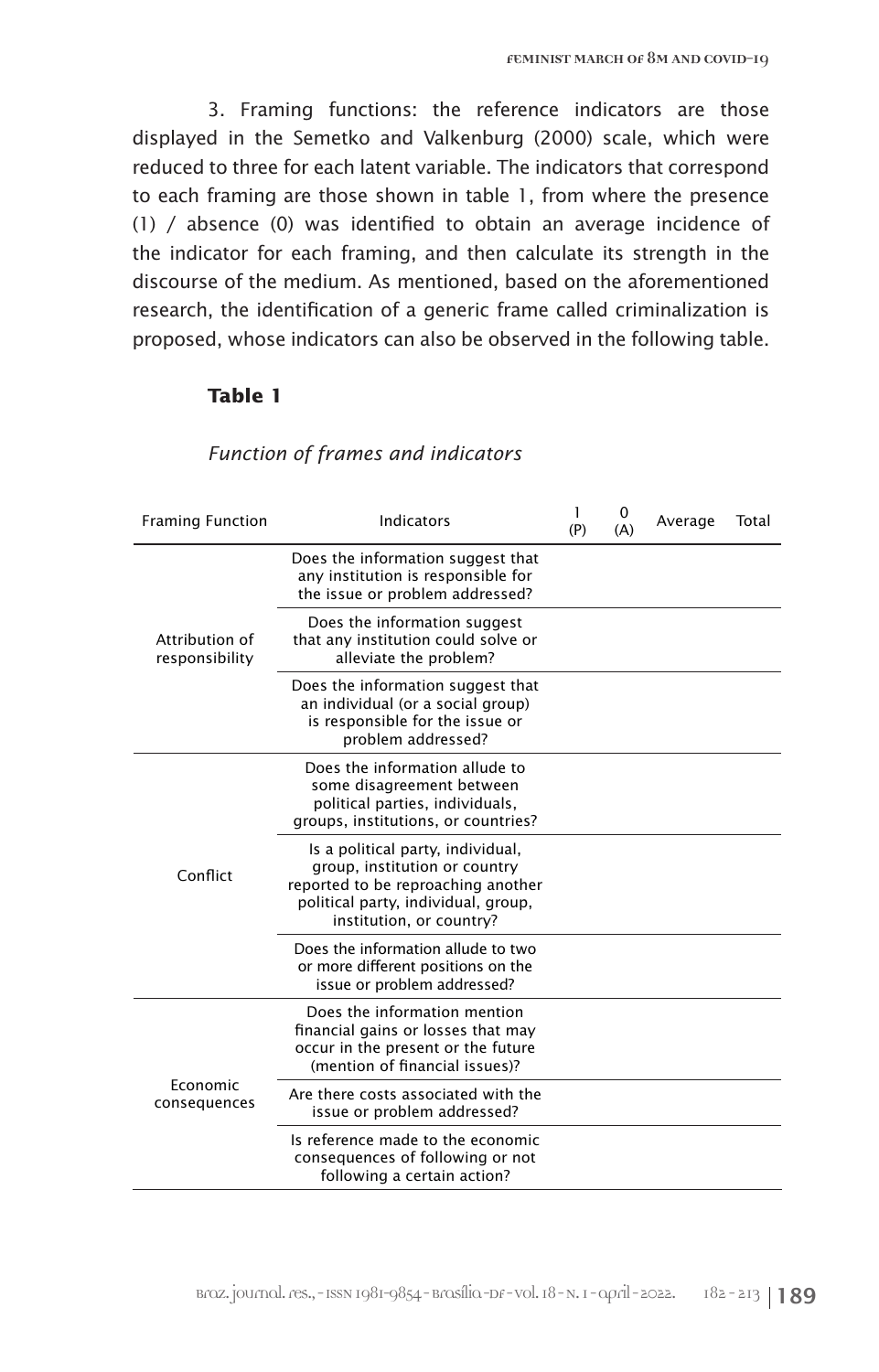| Human interest  | Does the information provide a case or<br>the "human side" of the issue?                                                                               |  |
|-----------------|--------------------------------------------------------------------------------------------------------------------------------------------------------|--|
|                 | Does the information use<br>adjectives or personal anecdotes<br>that generate feelings of outrage,<br>empathy, tenderness, sympathy, or<br>compassion? |  |
|                 | Does the information report the<br>private or personal lives of the<br>actors?                                                                         |  |
| Moral           | Does the information contain a<br>moral message?                                                                                                       |  |
|                 | Does the information refer to<br>morals, God and other religious<br>principles?                                                                        |  |
|                 | Does the information propose<br>social prescriptions about how to<br>behave?                                                                           |  |
| Criminalization | Does the information allude to legal<br>or judicial mechanisms as a form of<br>control of social protest?                                              |  |
|                 | Does the information highlight any<br>legal violations on the part of the<br>intervening actors?                                                       |  |
|                 | Does the information represent its<br>protagonists linked to violence,<br>crime, or felony?                                                            |  |

The table shows how the information is addressed in the analysis, answering the questions that guide the process. Over the theory item, we discuss that media framing collaborates in creating a hegemonic view about reality. Media discourse is an inseparable institutionalized speech from the media's role in public opinion. Therefore, each news is analyzed as an information unit to recognize the strategies of the media frame and reflect on its influence capacity on the public sphere where it develops. The unit represents media discourse and their interests in the issue we are analyzing.

The register was based on three indicators for each latent variable (framing function). To determine the strength of each of these framings, the following scale was established: weak, when the values are expressed between 0-0.32; moderate, when the average expression of the indicators has a value that oscillates between 0.33-0.65; and strong framing if the indicators have an expression between 0.66-1.

The headlines of the informative pieces were observed, as a determining reference for the interpretation of events (Fernández,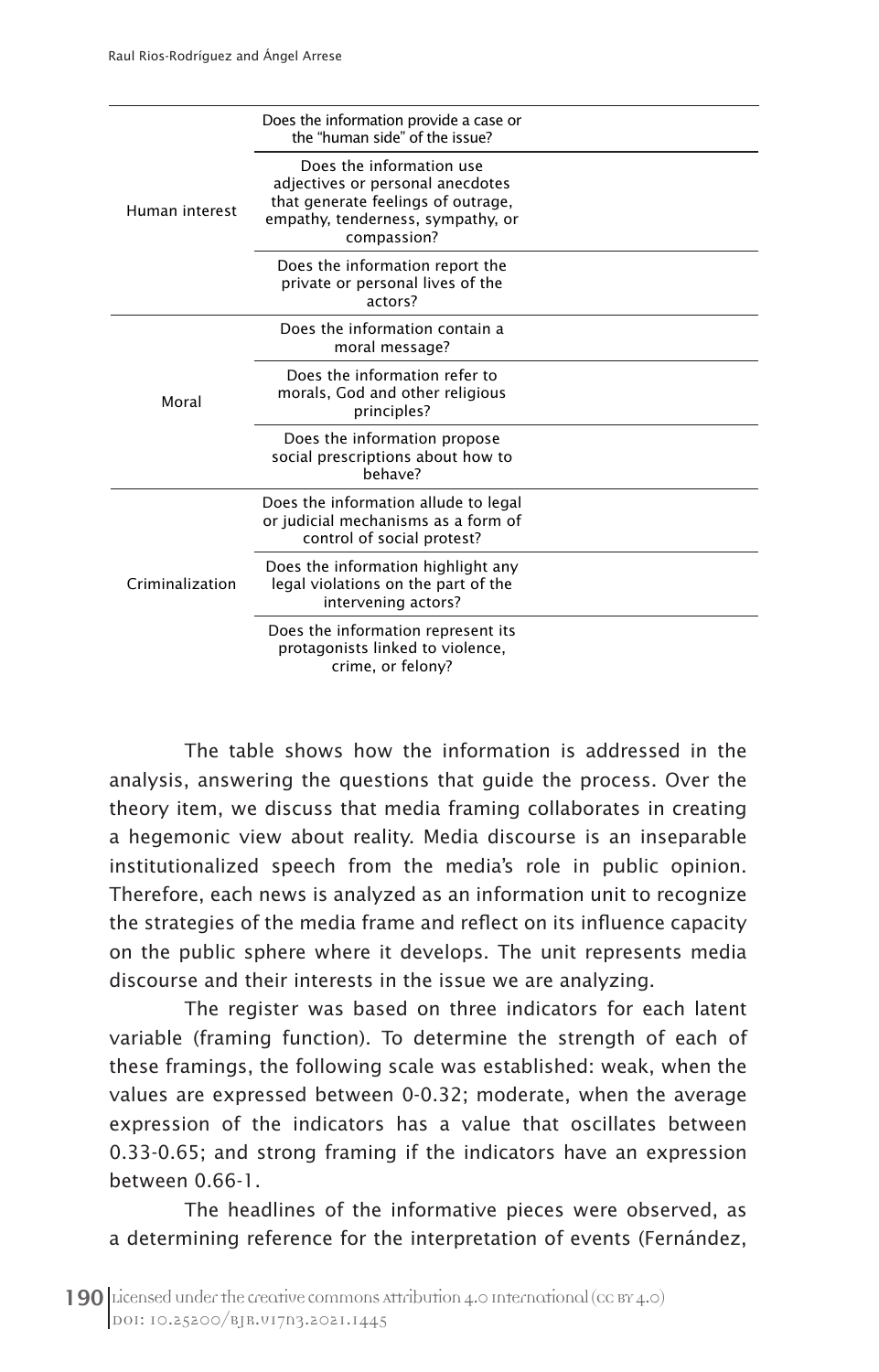2016; Van Dijk, 1990), as well as the complete text of the news. The observation of the lexical and semantic elements complemented the approach to determine if the frame provides a positive, negative or neutral orientation regarding the mobilizations for 8M in Spain during the pandemic.

# **5 Unique approaches to media discourse**

The informative presence of the issue in each analyzed media presents significant differential characteristics. The representativeness is distributed as follows: 47 informative texts were analyzed in El Mundo, 58 in El País, 60 in La Vanguardia, 73 in ABC and 109 in La Razón (n=345).

For the newspaper El Mundo, the topic was part of the section that reflects national news, which includes informative issues related to politics and society in a unified manner. Of the total of 47 news items referring to the 8M demonstration, 53% were published in the section called Spain and 26% in a special section of the newspaper called Primer Plano*.* The opinion genre that dealt with the topic accounted for 19% of the publications and the remaining 2% was reflected in the section Otra Crónica.

La Vanguardia structured the subject matter initially in the Society section; however, as the subject matter became more relevant, the information found space in Politics. This section accounted for 67% of the informative texts published by this newspaper. In the second instance –although with a very low expression compared to the first – the media addressed the topic from the Opinion section, in 15% of the information detected. As a significant difference with the informative construction made by El Mundo, for La Vanguardia it was not relevant to publish information on 8M in a supplement or special section, since only 5% of the informative texts are treated in that context.

As for the newspaper El País, as in El Mundo, most of the news items related to 8M and Covid-19 were found in the national news section, a total of 34 pieces that represent 58.62%; while the other news texts were distributed to a lesser extent in Society (27.58%), or Opinion with 4 news pieces representing 6.89%. El País, as well as La Vanguardia, did not require to add this information in a special supplement.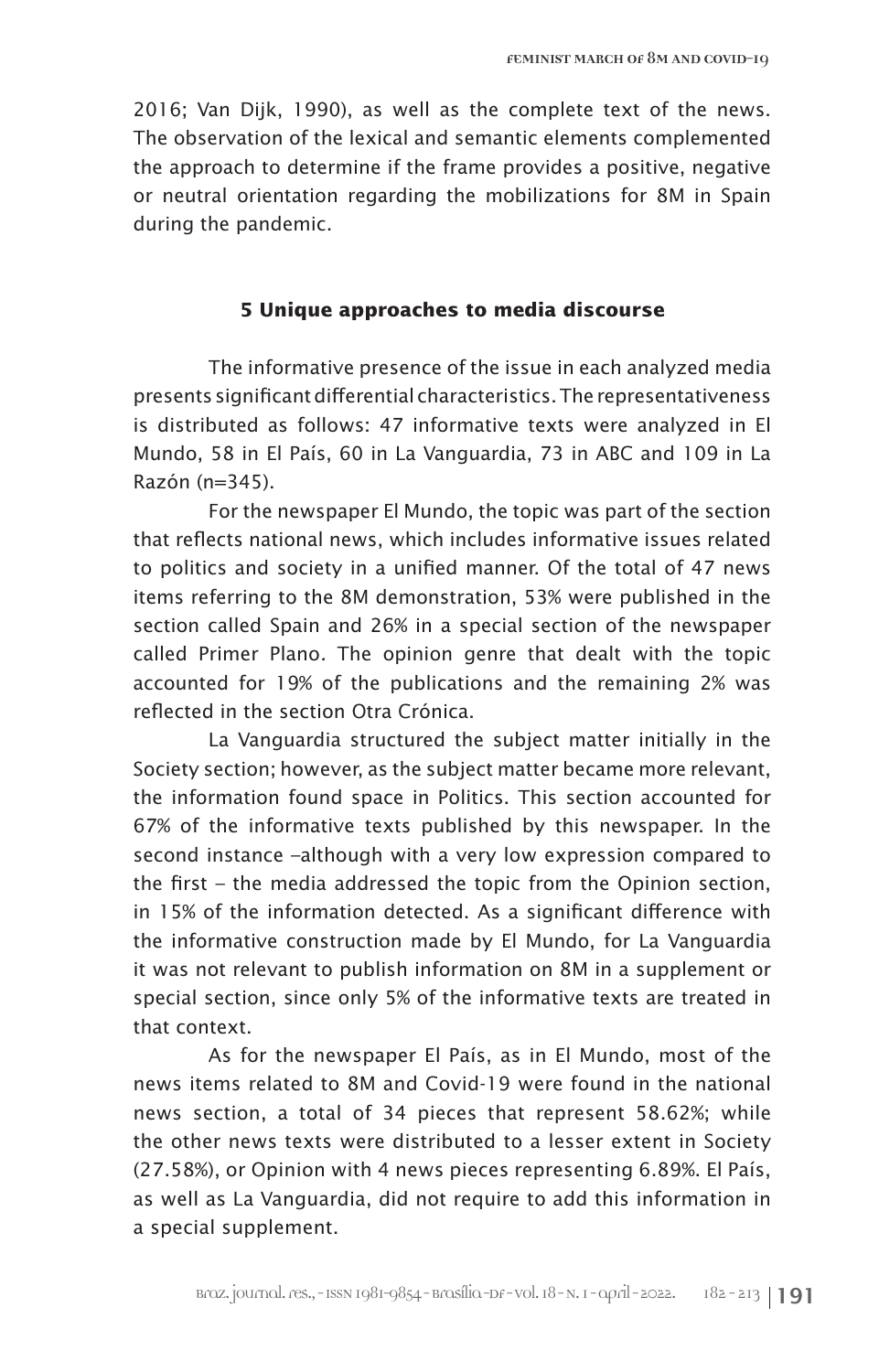In ABC characteristics similar to El País and El Mundo are observed, since 32.87% of its news articles correspond to the National section. This section, along with Opinion, in which there were 22 of the pieces studied (30.13%), are the ones in which the topic is most represented. Another section that most covers this topic is Society, with 19.17% of the pieces. Following that, other sections in which isolated informative texts were found were Style, Economy and Culture.

La Razón is the only newspaper where there are more articles related to 8M, in a special section called Primera Plana, which contains 32 pieces that represent 29.35% of the total. This section is followed by National*,* with 25.68%, Opinion with 23.85%, and other sections such as Society, International or Economy with a much lower presence of texts. Thus, La Razón*,* together with ABC, are the newspapers with the highest number of opinion pieces.

 The structure and the space are given to a topic are essential to understand how the media assembles the emphasis it proposes to its readers, which is especially related to the construction of the media frame. In El Mundo 72% of the informative texts offered by this newspaper on 8M occupied between three and four columns, quite a relevant space in the construction of the news.

The topic was also widely covered in La Vanguardia, as 27% of the news items were covered in five-column news items, 25% in three-column news items and 23% in two-column news items.

In El País, most of the news items occupied four and five columns, accounting for 25.86% and 43.10%, respectively. As for ABC, the news items occupied less space: 27.39% of one column, 24.65% of two, 23.28% of four and 10.95% of five columns.

In La Razón, it is observed that most of the articles are designed in two columns (28.44%), due, above all, to the large number of pieces that are opinion pieces. With one column we find 17.43%, with three 18.34% and with four 16.50%. Of the remaining, 10.09% are in five columns.

These results indicate that in terms of space granted to the construction of the topic, El País gave it a preferent treatment, which in most cases took five columns in the design from the news page. This data is relevant because the space that media provide to a topic is another element for building a unique approach to news. If it is observed that the media is providing more space to a subject, it can be figured out that for the newspaper this theme has a preference among others.

Regarding the informative actor of the analyzed texts, we found in El Mundo that the more frequent news actor is the official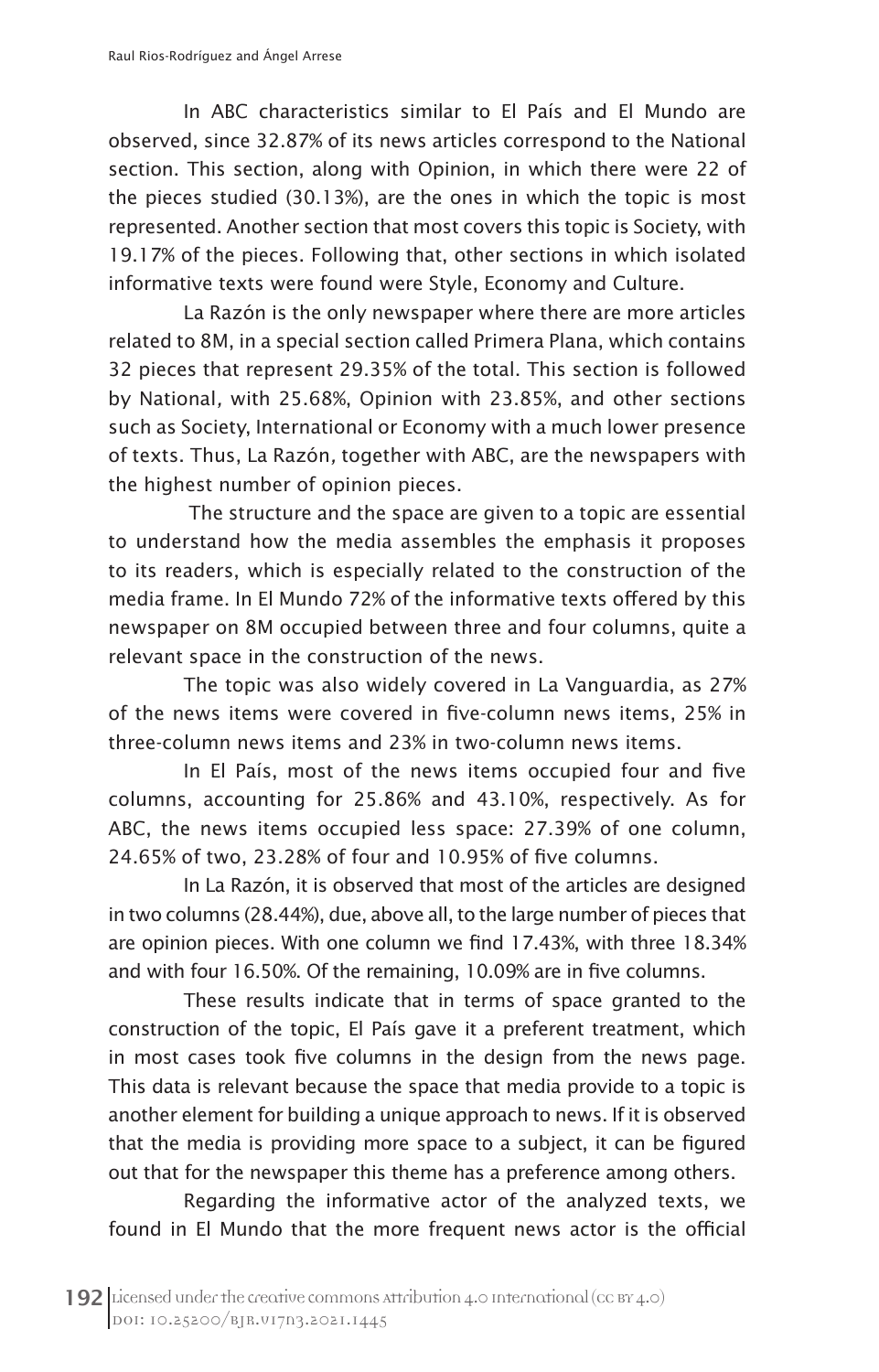political sector, while La Vanguardia establishes a balance between opposition and official politicians. Another frequent informative actor for this media is the security forces and judges. For La Vanguardia the law and order representatives have the greatest space in its news about the 8M conflict, framing the issue from a conservative point of view.

In El País, ABC and La Razón, as in El Mundo, pro-government politicians are the main protagonists. In these three newspapers, the demonstrators are also relevant, especially in the news pieces of the day before and the same day of 8M, where the demonstrations were reported. The demonstrators were part of the reality constructed by this media in a positive approach. They had a voice and identity in the news. Although after the march, and when the Covid-19 rates were up in Spain, judges and security forces appear assiduously, due to the investigations and resignations, and opposition politicians, owing to their criticisms of the government.

The voice of experts is presented in a similar frequency in four out of five newspapers. The only difference is on La Razón, where the point of view of the experts is quite relevant for this media.

Chart 1 shows the considerable difference between newspapers ABC and La Razón, with a great prominence of progovernment politicians, while the other news actors show similarities between the newspapers analyzed, with minimal differences in the presence of demonstrators and experts.



# **Chart 1**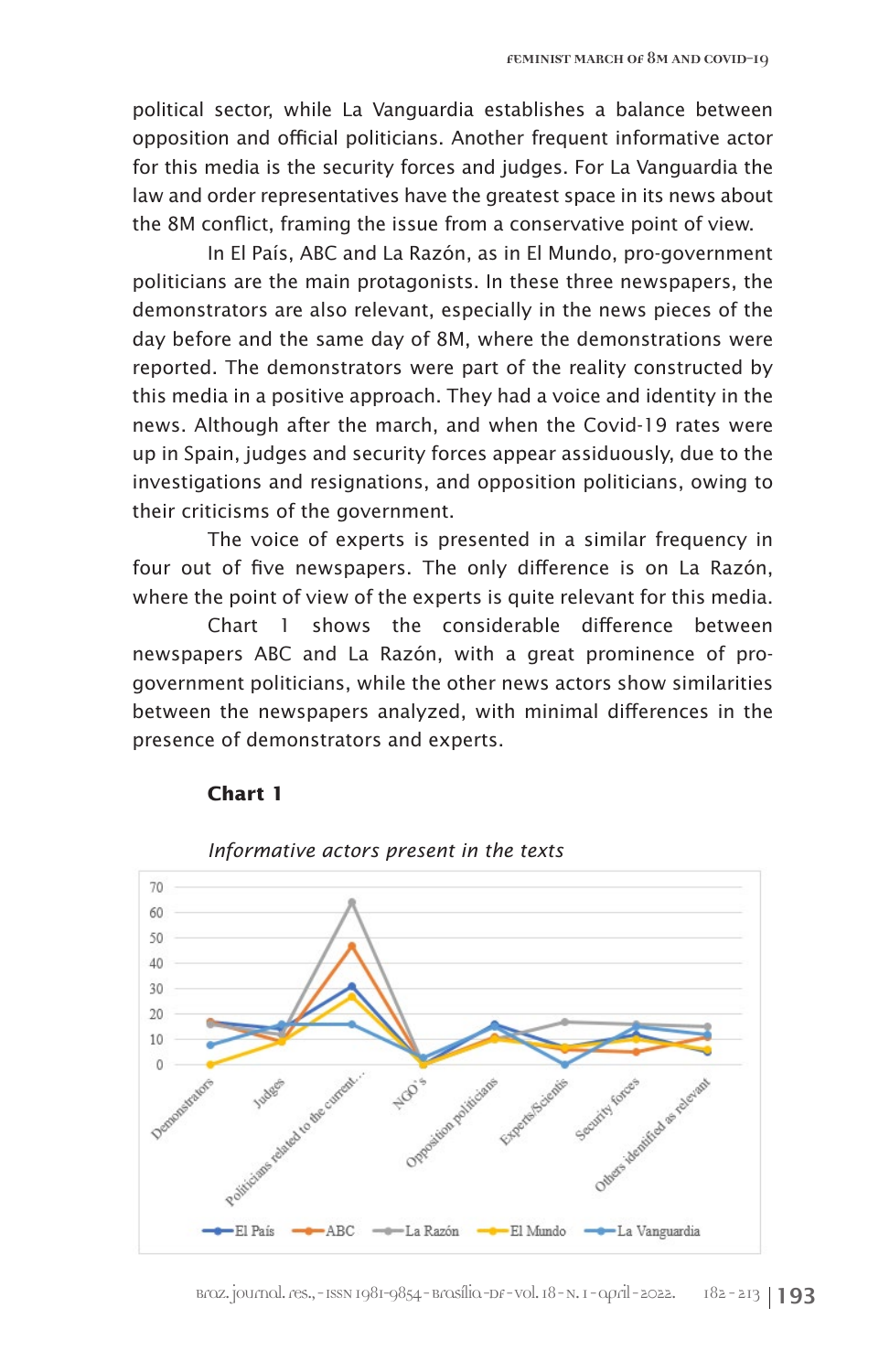Knowing about the space given for each piece of news published by these newspapers, which informative actor was relevant for them, and what section they decided to put the information, is an approach to their editorial decision. The analysis shown above lets us identify relevant elements for the media observed, which allows the audience to understand a topic according to the media interests.

# **6 Analysis of the functions of media framing**

Several parts of media discourse must be analyzed as parts of a unit, to approach the building of the media frame. Throughout this study, after identifying the parts of each news item on the subject according to the method, we evaluated the strength of the constructed framework and the hegemonic gaze it presented. It could be possible to recognize how the media constructed the informative texts about the feminist march of 8M due to the analysis of the presence of the indicator corresponding to the frames. Knowing the strength of each frame also made it possible to observe the interpretation tendencies that each newspaper offered throughout the coverage of the event in question.

In the case of El Mundo, its informative texts highlighted the topic from the responsibility frame, since the presence of the indicators showed that this approach was the strongest in the media discourse (the presence is 0.68 in the range from 0 to 1). It is followed by the conflict and criminalization frames with a moderate presence in the corpus (0.57 and 0.42, respectively).

The analysis was conducted considering both the headlines and the complete informative text. The following excerpts seek to illustrate how the framing of responsibility was developed. Headlines such as 8-M contributed "for sure" to "spread the coronavirus" (Martialay, 2020, p. 9), or opinion columns such as the one shown in figure 1, which ratify the idea that it was not only the social protest that was responsible for the increase in contagions but also the presidential administration (Jiménez, 2020). It is noticed that, although this idea appears developed in different journalistic genres, which denote different degrees of responsibility of the media for the information, the framing remains the same.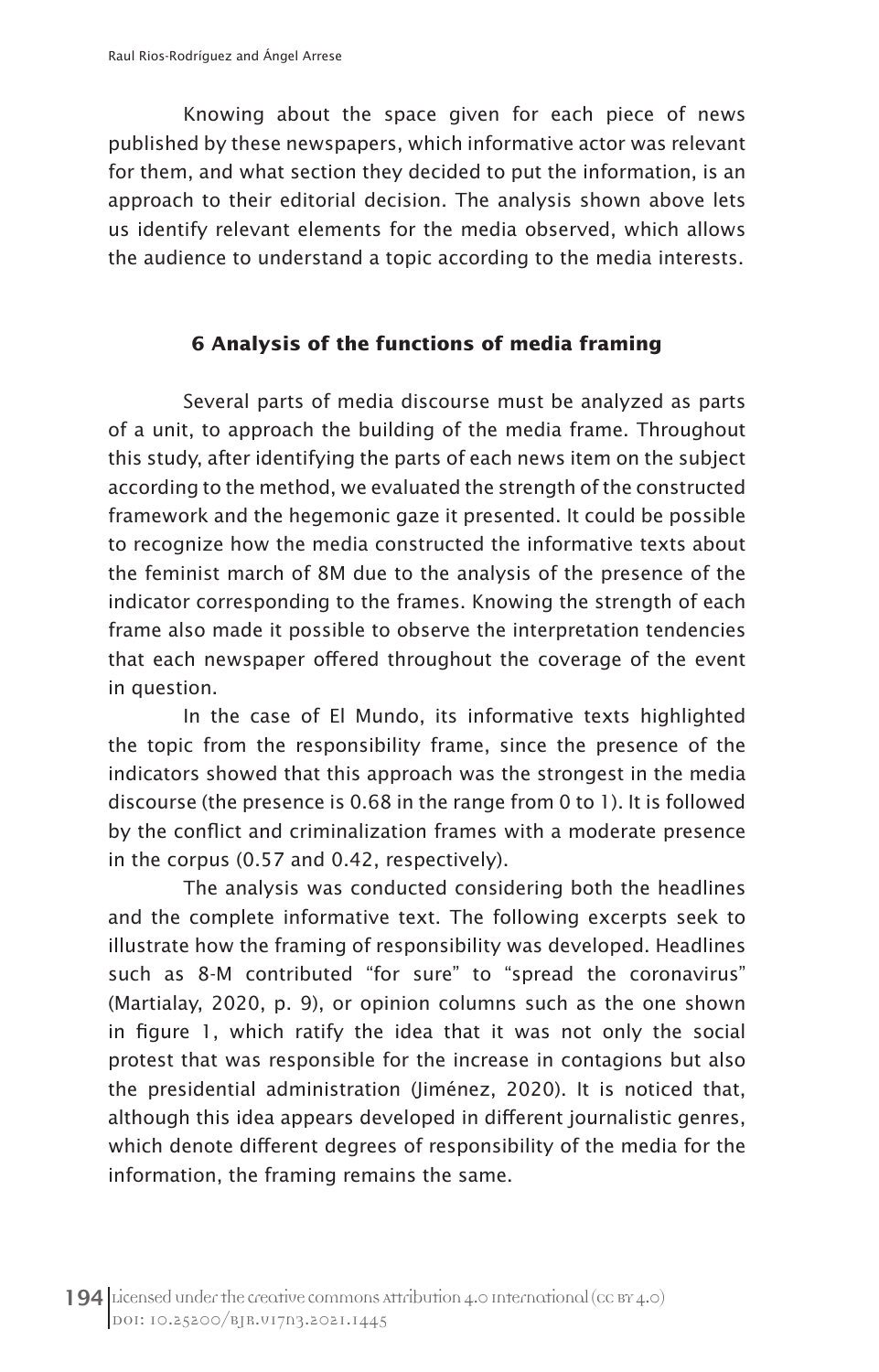*Responsibility framing in El Mundo*

# **Irene Montero** parapeta el 8-M tras los expertos

Salvador Illa asegura que él no podía anular la manifestación por no tener competencias

sejero de Madrid. Y los dos me di-<br>jeron: 'Ha habido un incremento<br>sustancial de casos y lo vamos a notificar mañana oficialmente. rottificar mañana oficialmente.<br>Teliso españa a contra de Santa Carlos españa a martas. Hanta el 14 de marzo (con martas. Hanta el 14 de marzo (con maj, yo no puedo tornar como minimizar de Santala anguna medida anguna me

Con estas palabras, justificó ayer el ministro de Sanidad, Salvador<br>Illa, no haber hecho nada para intentar impedir las manifestaciones emai ungenti assessiones anticipatibility and control the big density and control in the control of the state of the state competencies in suspension of the state of the state of the state of the state of the state of the

 $\begin{tabular}{ll} \bf{MARSA CRUZ WonsB} & \bf{Gov} may differentiate all de su homolo-\\ 15\,\,of a machine, and one-hocor, reci-\\ bi un meaningly un a harmonic, de la -Monzeso que, ya renyendad del com-  
consejera del Pais Vasso y del con-  
 tagio por coronasjera de la-\\ &\end{tabular}$ tagio por coronavirus, concedió una<br>entrevista a Lo Sexto en la que lejos<br>de lamentar la no suspensión de las de lamentar la no suspensión de las<br>marchas del 8-M, acusó a la derecha de estar utilizando la crisis con «sa-

grandes sventos sabre dos que no se o<br>propose de focos e hino hincapie en que las marchas masivas de aquel domingo «no fueron el problema».<br>Su actitud contractó con la Illa quien ante los dipatados admitió:<br>Su interior de



Sólo hay un plan en el vacio magin del presidente del Gobierno: seguir siéndolo.<br>No previó nada ante el coronavirus, mundialmente anunciado en enero por la OMS, porque estorbaba al montaje del 8-M, por cuyo liderazgo pugnaban las tres<br>hembras alfa del socialcomunismo: Carmen Calvo, Irene Montero y la propia<br>señora de Sánchez, la Reina de África del Instituto de Empresa.  $1.1.8...$ 

J

Source: El Mundo (2020).

At the same time, this responsibility framing is also evident in news items where legal debates are raised on whether it was a crime for the president of the government and the technical team that carried out the management of the pandemic in Spain to have allowed the March 8 demonstrations to take place. One example was the chronicle entitled "Fernando Simón kept quiet about the EU warnings" (Lamet, 2020, p. 4) where it is denounced that the director of the Center for Control of Alerts and Health Emergencies already knew on March 2 about the magnitude of the health problem and did not inform the Autonomous Communities. In informative texts that are not based on opinion, the supposed ideological link between this management and the values defended by feminist demonstrations is related, also focusing on responsibility and conflict (Cruz, 2020).

 The criminalization framing indicators were found with greater frequency in the headlines, where the emphasis was set down on the link between the demonstrations of 8M, the increase of infections, and the potential crime of having allowed it and of having participated. Meanwhile, in the body of the text, the other multitudinous events that took place that same weekend are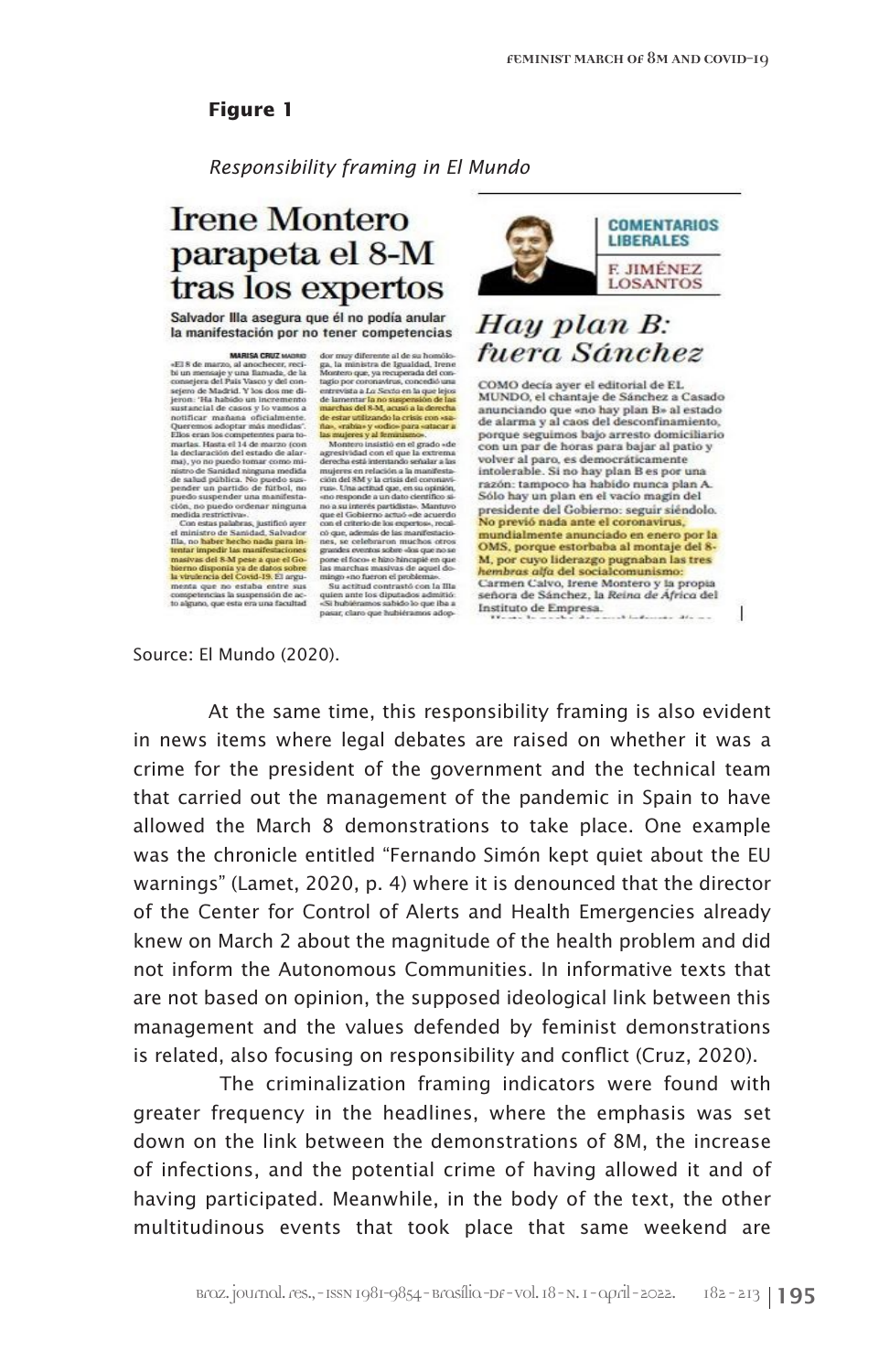clarified: a soccer league match or a political rally of the political party Vox. Cases like this are observed in headlines such as "Simón advises the agency that asked to avoid 8-M" (Lamet, 2020, p. 8), "Justice investigates if it was a crime to allow 8-M" (Marraco, 2020, p. 4), or "Interior tries to stop the inquiries about 8-M" (Lázaro & Durán, 2020, p. 4).

In the texts of La Vanguardia, the conflict (0.57 in the range from 0 to 1) and criminalization (0.36 in the range from 0 to 1) frames were evidenced as moderate. Responsibility was weak with a presence of 0.32 indicators. The indicators of the general framing of conflict can be seen in headlines such as: "Witnesses of the judicial report of 8M reveal changes and errors in the text" (La Vanguardia, 2020, p. 17); and in news items that highlight in depth the existing dispute between political actors, such as the chronicle "PP takes aim at Sánchez and demands that he dismiss Minister Marlaska" (Del Riego, 2020b, p. 12), or "Ayuso calls for the resignation of the government delegate" (Martiarena, 2020, p.17), as shown in figure 2, as one of many examples that have been found of how the march of 8M was used to confront political parties.

# **Figure 2**

# *Conflict framing in La Vanguardia*

# Avuso pide la dimisión del delegado del Gobierno

Isabel Díaz Ayuso ha pedido la dimisión del delegado del Gobierno en Madrid, José Manuel Franco, al estimar que "no actúa como debería" según su cargo, "sino que lo hace como secretario general del PSOE-M". La presidenta de la Comunidad ha elevado el tono de un conflicto

enquistado desde marzo pero que se ha recrudecido esta semana con la apertura de una investigación oficial de la Delegación por el multitudinario acto del cierre de Ifema organizado por el Ejecutivo regional. Ayuso estima que Franco "no ha estado a la altura" y "ha mentido" a lo largo de la crisis de la Covid-19 tras decidir mantener la marcha del 8-M pese a que la Consejería de Sanidad le advirtiera la víspera-por correo electrónico-de la "emergencia sanitaria" que ya estaba larvándose en Madrid. / Asier Martiarena

Source: La Vanguardia (2020).

In the texts analyzed, there were identified indicators that put other nonpolitical actors, such as the security forces, in conflict.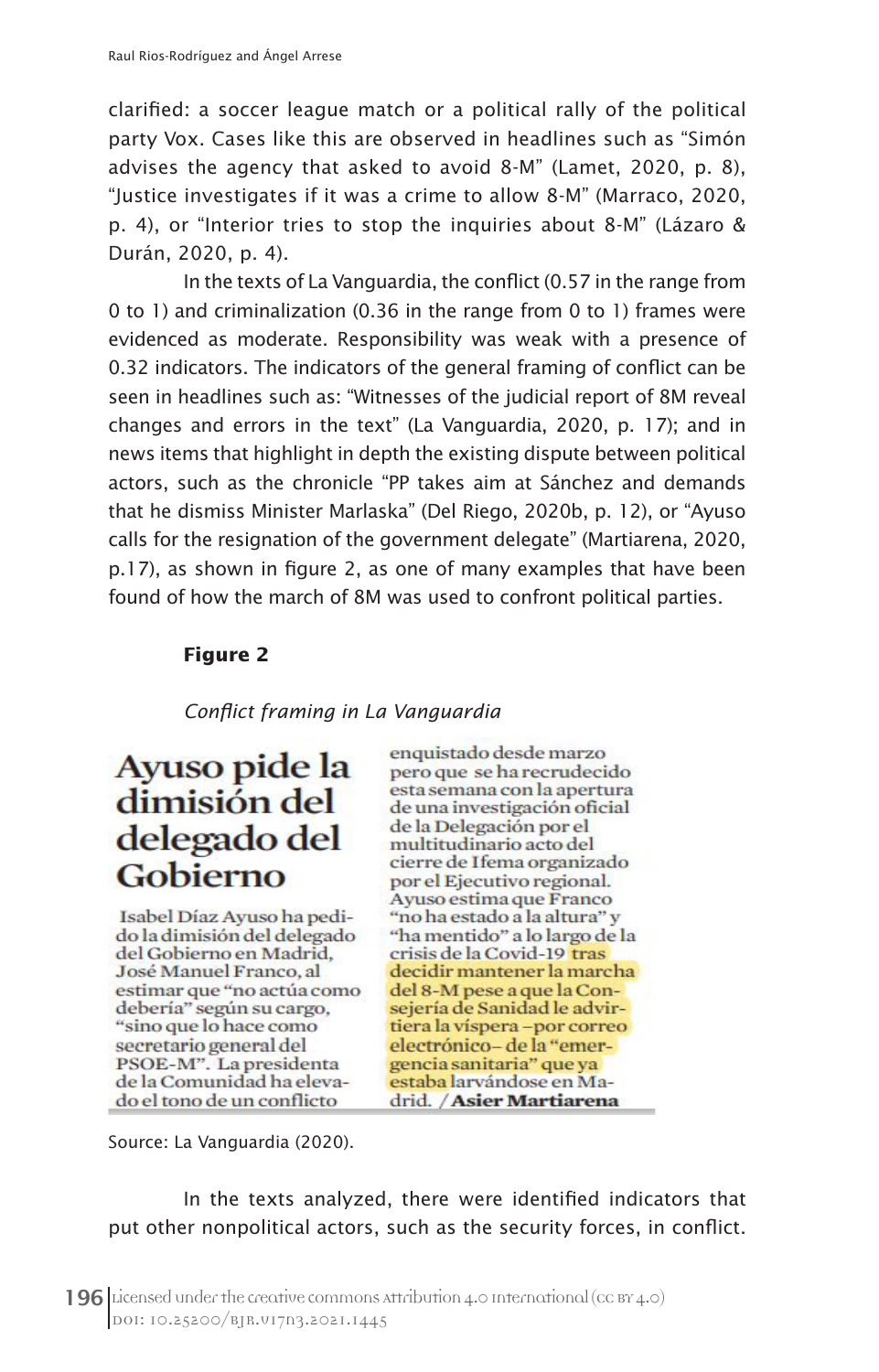This is the case of Vallín's chronicle (2020, p. 10), entitled "Civil Guard report on 8M sparks a crisis in the Interior Ministry".

As mentioned, the criminalization framing was also expressed with moderate strength in La Vanguardia. Although the conflict is latent, the emphasis is placed on aspects related to the judiciary and the legality – or not – of the acts and decisions related to the protest. An example of this is the chronicle "Casado blames the peak of contagion to the acts of 8M" (Del Riego, 2020a, p. 13); a piece of news in which it is alleged "Civil Guard claims that Simon knew about the danger of the virus in February" (Mayor, 2020b, p. 18), or the chronicle exemplified in figure 3, in which the potential of a crime for the authorization of the demonstration in Madrid is made explicit (Mayor, 2020a).

# **Figure 3**

*Criminalization framing in La Vanguardia*

# La crisis de Interior causa una tercera baja en la Guardia Civil

PP, Cs y Vox cargan contra Marlaska por "injerencias" que él rechaza

#### **LEONOR MAYOR ORTEGA** Madrid

La crisis abierta por el cese de Diego Pé-<br>rez de los Cobos dejó anoche una nueva<br>baja en la Guardia Civil. El número tres de la Benemérita. Fernando Santafé, jefe del mando de operaciones del instituto ar-<br>mado, cambiará de destino. Su marcha se mado, cambara de astrio.<br>Su marcanas<br>Suma a la del director adjunto de operaciones, Laurentino Ceña, quien dejó<br>el martes el cargo en señal de solidaridad<br>el non el exigle de la Comandancia de la<br>Guardin Civil en Madrid, c Marlaska, el lunes.

Mariasca, el nuesc<br>Santafé era el relevo natural de Ceña,<br>pero el ministro situó como *námero dos*<br>del cuerpo a Félix Blázquez, de menos<br>graduación que Santafé, lo que precipitó<br>el "cese pactado" de este último, según<br>fuen

tuentes de Internor.<br>Esta baja añade más presión sobre el<br>ministro, quien se convirtió ayer durante<br>la sesión de control en el Congreso en objetivo de una oposición inflexible, que

exige su dimisión, y que también ha acumulado críticas de las asociaciones de jueces y fiscales.

yacces y uscaues.<br>Hasta tres veces negó Grande-Marlas-<br>ka conocer el informe para el juzgado de<br>instrucción 51 de Madrid sobre el coronaissa accionaria del provocó la destitución Pérez de<br>los Cobos y la última e intensa tormenta<br>política de la temporada.

#### El titular de Interior afirma que siempre exige "neutralidad" a los funcionarios públicos

El ministro del Interior se convirtió en El ministro del Interior se convirtio en<br>protagonista de la sesión de control al ser<br>atecado por tierra, mar y aire por diputa-<br>dos del PP, Vox y Ciudadanos. El relato de<br>los parlamentarios de la oposición es els<br>guiente:

sobre la expansión del coronavirus en el<br>que se apuntaba a la presunta responsabique se apuntaba a in presunta responsabilidad<br>del director de emergencias santa-<br>rias, Fernando Simón, y del delegado del<br>Gobierno en Madrid, José Manuel Franco, por permitir la manifestación del 8-M.

co, por permitar a mainistro habría instado a dos altos mandos de la Guardia Ci-<br>tado a dos altos mandos de la Guardia Ci-<br>vil para que telefonearan el domingo a Pévia para que desenveramentamentos<br>rez de los Cobos exigiéndole que desvela-<br>se el contenido de ese informe, pese a que<br>la ley y la juez instaban a guardar el secre-<br>to sobre el documento. Pérez de los Coto soore et used and an detailes sobre<br>las investigaciones de sus agentes y reci-<br>bió una última llamada, la de la directora

bió una última llamada, la de la directora<br> general dela Guardía Civil, María Gámez, para comunicarle que estaba destituido.<br>El martes, el Consejo de Ministros aprobó el tercer tramo de la subida de<br> sue suel do para los

### Source: La Vanguardia (2020).

In El País the most prominent frame is conflict, although it has a moderate presence (0.42). This can be demonstrated in the information related to the reproaches of the opposition parties and the disagreement in the management of the 8M demonstrations. For example, in the news that the 8M case is archived (Gálvez, 2020)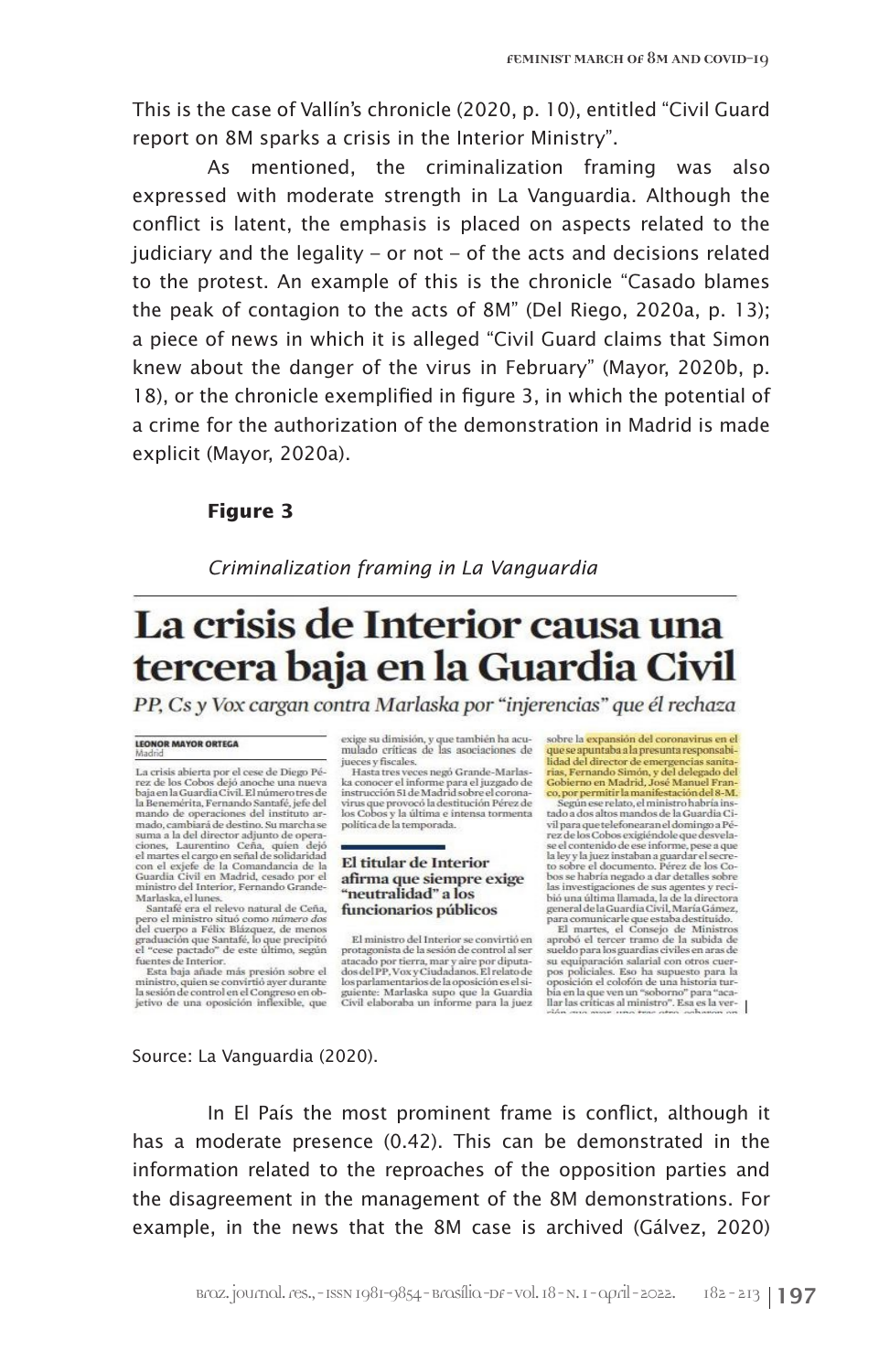or in the texts (figure 4) that echo the reproaches of the opposition parties to the government for allowing the feminist marches of 2020 (Junquera, 2020). Although it has been identified both conflict frames in El Mundo and El País, some crucial differences should be highlighted when approaching the interpretation of that dispute. In El Mundo, it can be seen that the conflict shown by the media puts the government representatives as creators of the crisis. On the other hand, in El País the news guides the audience to interpret the conflict as a ground of dispute where the government representatives are the victims.

# **Figure 4**

*Conflict frame in El País*

# El caso del 8-M acaba archivado tras desatar una tormenta política

La juez concluye que "no hay indicios suficientes" de delito contra el delegado del Gobierno

La juez Carmer<br>del caso S-M, qu<br>fiola en plena<br>archivo de la ca

L. J. GAUVEZ. Madrid gación que se ha prolongado tres meses y que José Manuel Franco, prevariease al no imposso S-M, que ha sacudido la política espa-<br>caso S-M, que ha sacudido la política espa-constra el 1 poez el la puez

e al no impe-<br>:xpansión del

**El PP** critica alentara las del 8-M

"¿Es lógico decir el domingo El PP critica<br>que el Ejecutivo todos a la calle y el lunes todos<br>a casa?", preguntó ayer la pora casa?", preguntó ayer la portavoz del PP en el Congreso, manifestaciones Cayetana Álvarez de Toledo, criticando que el Gobierno alentara la participación en la<br>manifestación del Día de la N. J. Madrid Mujer y que aver, la Cámara

baia decidiera suspender la actividad parlamentaria. Para la portavoz de los populares se trata de una medida "inaceptable". "La democracia no se pone nunca en cuarentena y el Parlamento no se cierra ni en una guerra", dijo.

Source: El País (2020).

The second most repeated frame is the responsibility frame, although it has a low force in the news of El País (0.1). The general tone in El País is trying to report that the demonstrations did not spread the virus (Romero, 2020), therefore, it does not attribute responsibility for the contagion to them (Linde, 2020).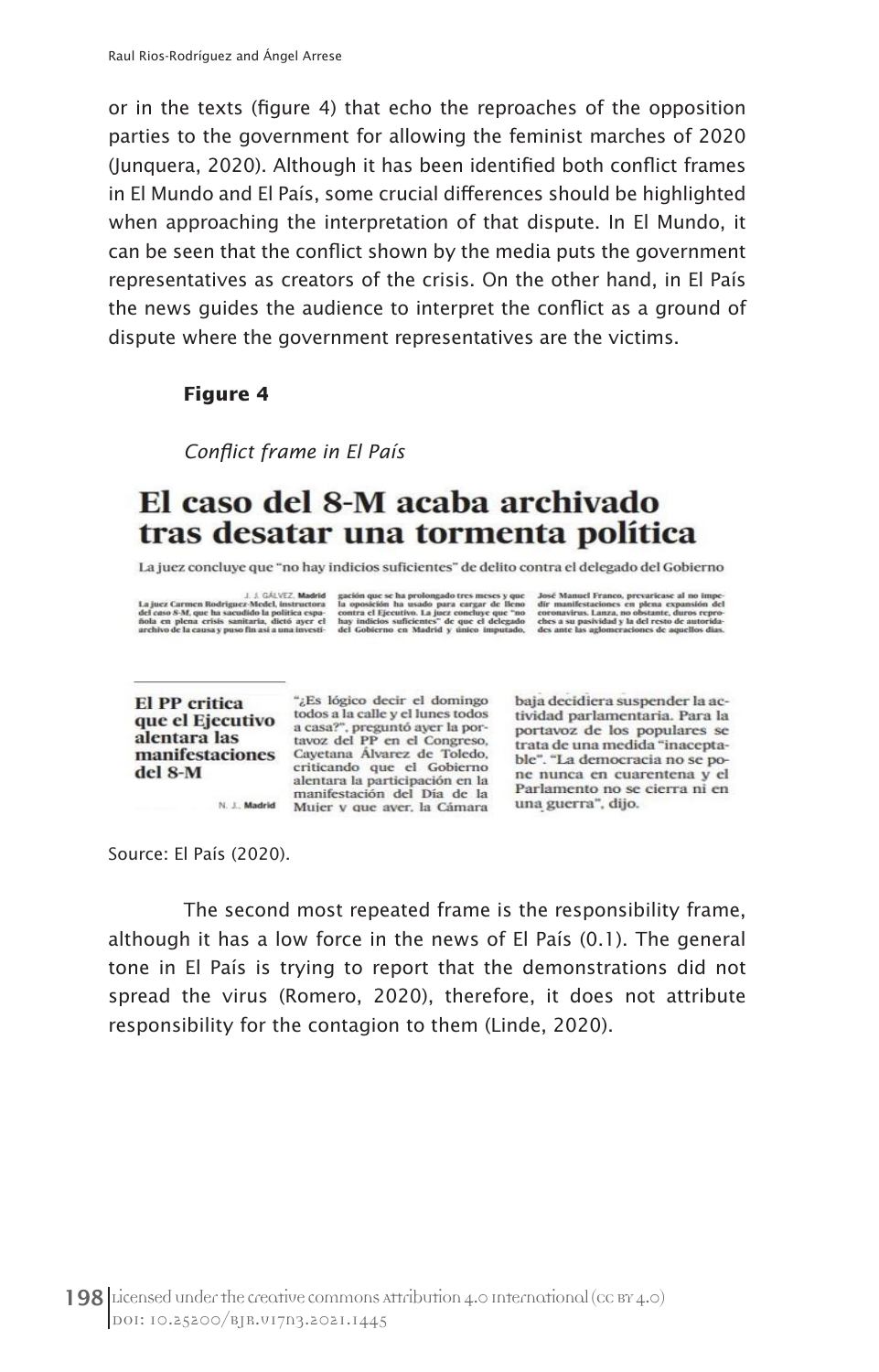### *Responsibility frame in El País*

# Un informe de la Guardia Civil plagado de errores culpa al Gobierno por el 8-M

"No se debería haber celebrado ninguna manifestación en Madrid", según el documento

Los especialistas señalan que las manifestaciones tuvieron un impacto marginal en la evolución del virus

# Los expertos coinciden: el 8-M no tuvo la culpa

mia. Cada vez más eran las que avisaban de que se estaban escapando casos, algo que quedó de manifiesto cuando se localizó el virus en algún fallecido sin diagnosticar y en enfermos de neumonía grave. Con estos precedentes, hay dos preguntas clave: ¿Se actuó con negligencia (o incluso prevaricando) al permitir las manifestaciones? ¿Las concentraciones fueron un detonante fundamental en la expansión del virus por España o por Madrid? Los expertos consultados tienen clara

clave y su efecto, si lo tuvo, resultó marginal. Coinciden en esa opinión más de media docena de consultados, algunos de los cuales han preferido no ser citados.

Técnicamente el asunto tiene poco recorrido. No se puede saber qué porcentaje de transmisión hubo, pero sí que fue extremadamente bajo comparado con todas las demás actividades que se venian realizando, especialmente el transporte público", dice Ildefonso Hernández, catedrático de Salud Pública. En la misla respuesta a esta última: no fue ma línea se manifiesta Antoni Tri-

Source: El País (2020).

In ABC it is found that conflict is the most recurrent frame (0.41), with a moderate strength as in El País. The conflict is also due to the opposition's criticism of the central and Madrid governments, specifically due to the dismissal of Diego Pérez de los Cobos, head of the Civil Guard Command in Madrid, as a result of the complaint about allowing feminist demonstrations, as can be seen in the texts in figure 6.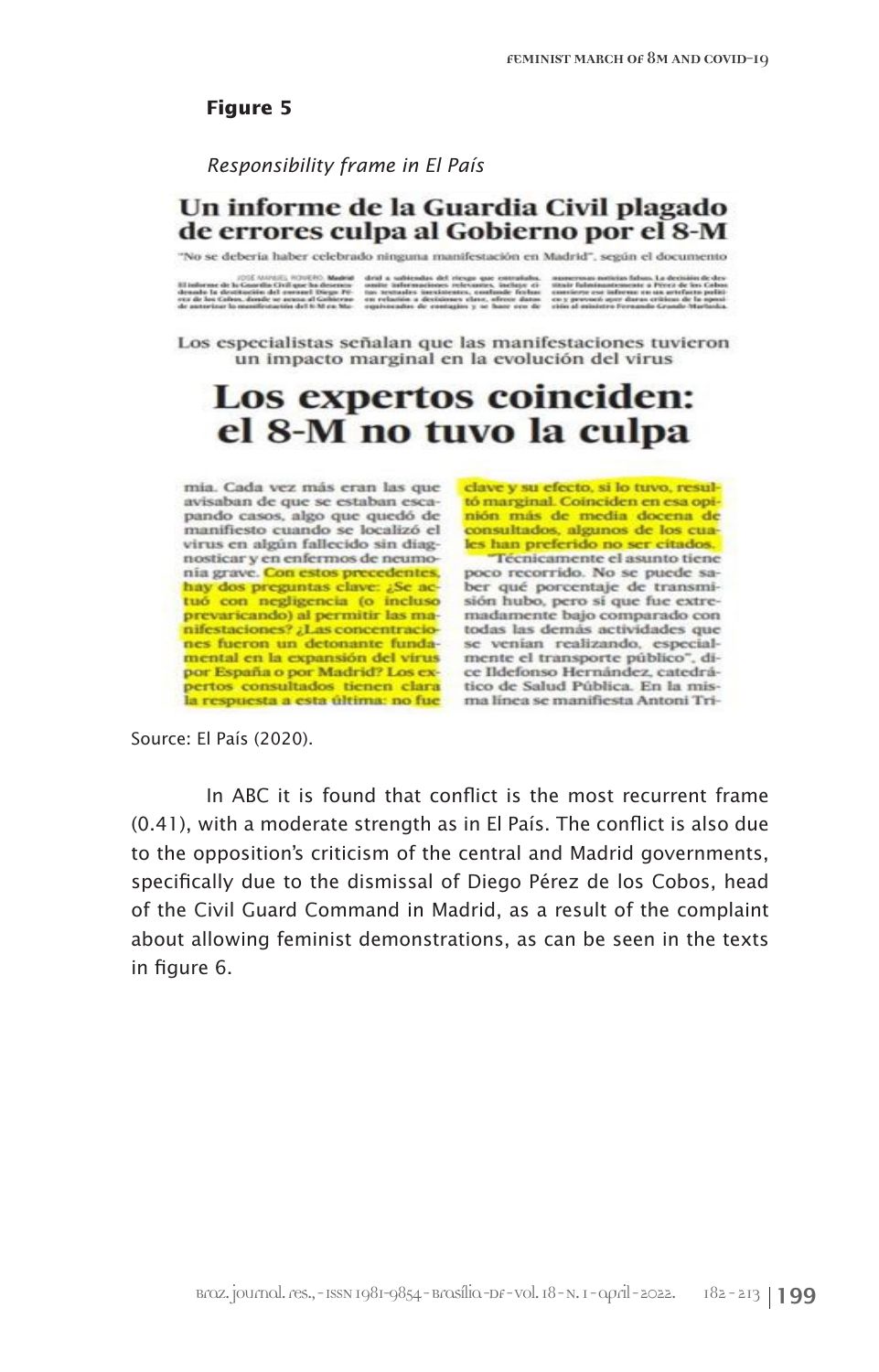### *Conflict frame in ABC*

PP, VOX Y CS PIDEN SU COMPARECENCIA EN EL CONGRESO La oposición y Ayuso arremeten contra el ministro

is, la defensa del c<br>al el 1-O de 2017», o<br>uso, la presidente té Permanente de<br>emandó al Gobier<br>sles» del cese. erna **Comunicado de Ayuso**<br>A las críticas al ministro del Int Grande-<br>Marlaska is críticas al ministro del Interior<br>ibién se sumó la presidenta de la<br>nunidad de Madrid, Isabel Díaz iuniciau de<br>so, quien mo<br>u «estupor, c stró en un co<br>omo la inmer estupor.<br>oria de l a mayorna de ros espan<br>vos políticos» del coro<br>érez de los Cobos, «un s<br>idor del Estado con una<br>ichable hoja de servici<br>«El coronel Dieso Pé i mayoria de<br>as la destitui<br>vos políticos<br>érez de los Co e noja de s<br>oronel Die;<br>n héroe de<br>il que le de a de servicios».<br>:l Diego Pérez de l<br>:oe de la democra es un l<br>ola al c

# El Gobierno prevé semanas difíciles y hará «lo que haga falta, donde haga falta»

El PP pide al jefe del Ejecutivo que dé la cara en el Parlamento para explicar su plan contra la crisis del coronavirus y debatir las medidas

Justificación por el 8-M El Gobierno defiende que se pro dujo «un cambio significativo» en<br>la evolución de la epidemia en la Comunidad de Madrid en la noche del domingo al lunes. Pero que esta<br>situación no se dio antes del fin de<br>semana. «No vale valorar actos pasados con datos de hoy», justificó

 $\overline{1}$ 

Source: ABC (2020).

The second strongest frame in this media is that of responsibility (0.25), followed by criminalization (0.18) and human (0.13). The news items analyzed show the government as responsible for the spread of the pandemic by allowing the 8-M, and make special mention of the Minister of Equality, with four and five-column pieces exclusively on this issue, linking the spread to the demonstrations (figure 7). The ABC newspaper's pieces of information analyzed show us that the frame of conflict is similar to El Mundo's, though the particularities of its media frame combined with the strength of the responsibility frame, guide the audience to understand the dispute as a consolidated situation, that has no turning back, and the fault is on the government.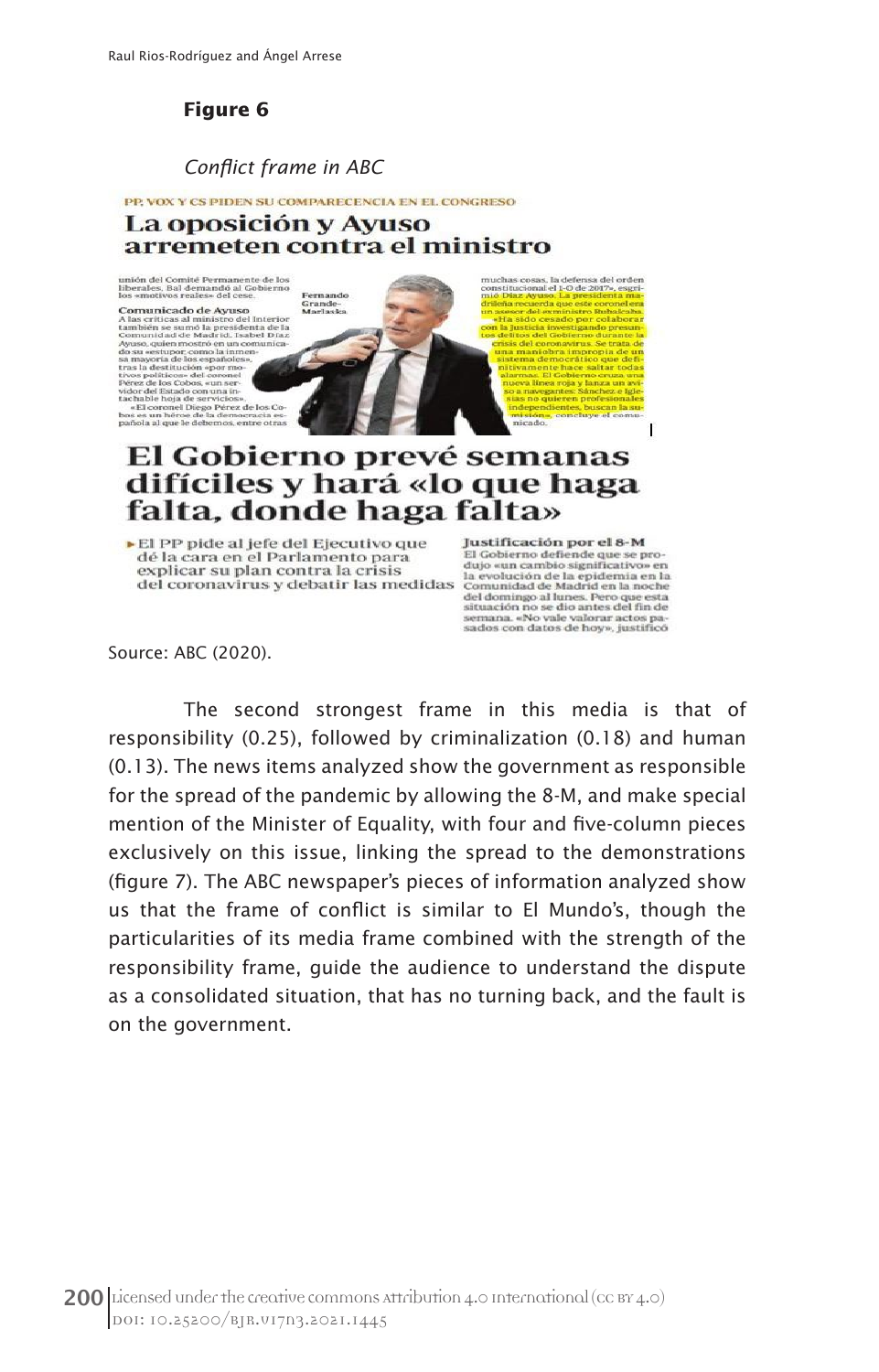### *Responsibility frame in ABC*

# La ministra Irene Montero, el 9-M «La bajada de cifras el 8-M fue debido al coronavirus, pero no lo voy a decir...»

 $\blacktriangleright$  Admite que las Admite que las<br>«medidas drásticas»<br>de otros países tenían<br>un efecto «limitado»<br>contra el Covid





nes en fe<br>n del Est about on all some

publico,<br>Estas palabras las dirigió a una periodísta de ETB en la previa de una entrevista para el programa de actuali-<br>trevista para el programa de actuali-<br>dad nolítica «En labe». La literalidad

#### y cue ABC ha podido visionar 1 a mi- ticas de otros país

semana anterior al 8-M, el s

ner que el virus en España tendría un «alcance muy limitado». A día de hoy, con casi 14.000 personas muertas, con cerca de 150.000 infectados (habrá muchos miles más no contabilizados) y con 20.000 profesionales santitari  $\begin{tabular}{l|c|c|c} \hline \multicolumn{1}{l}{\textbf{[OVA6deh1a]}} \hline \multicolumn{1}{l}{\textbf{[OVA6deh1a]}} \hline \multicolumn{1}{l}{\textbf{[OVA6deh1a]}} \hline \multicolumn{1}{l}{\textbf{[O/A6deh1a]}} \hline \multicolumn{1}{l}{\textbf{[O/A6deh1a]}} \hline \multicolumn{1}{l}{\textbf{[O/A6deh1a]}} \hline \multicolumn{1}{l}{\textbf{[O/A6deh1a]}} \hline \multicolumn{1}{l}{\textbf{[O/A6deh1a$ Coval-19. Y no tue nasta justo despues de su celebración, convertidades del Colemburgo de la caracción de la caracción de la caracción de la caracción de la caracción de la caracción de la caracción de la caracción de la c

UN MES DEL ERROR IRRESPONSABLE DEL 8-M

Source: ABC (2020).

Lastly, in the newspaper La Razón, the conflict frame is the strongest (0.29), as in the previous one, based on the criticisms and the different opinions between the opposition parties and the government (figure 8), both in terms of allowing the demonstration and the management of the crisis.

# **Figure 8**

*Conflict frame in La Razón*

# Vox ampliará la querella contra Illa y exige su dimisión

C. S. Macias-Madrid

El vicenresidente de acción cade Vox. Jorge Buxadé, tildó **Ittica de Vox, Jorge Buxade,** tildo<br>de «escandaloso» que el ministro del Sanidad, Salvador Illa<br>tuviera conocimiento de la pelígrosidad extrema del coronavi-<br>rus el 13 de enero, once días después de tomar posesión, como<br>desveló LA RAZÓN, Asimismo, tó que, teniendo el ministro in amplio informe de la capac adde propagación, «no se hici<br>a nada», «Tuvo un comple<br>nforme que le advertía de que tomar y no hizo n tenía que movilizar a los



Source: La Razón (2020).

La jueza archiva la En cuando a las medidas<br>cordó que «Vox ha puesti<br>cordó que «Vox ha puesti<br>querellas correspondientes<br>tra el ministro de Sanida;<br>bién estas informacio-<br>bién estas informacio-<br>nes nor «la neclicencia causa del 8-M con dudas y reproches

nes por «la negligencia

criminal» por «conocer estos hechos y no tomar

est anputado de vox.<br>Vector González Coello<br>de Portugal ha registra-<br>do por ello una batería<br>al titular de Sanidad<br>al titular de Sanidad

para que confirme si sa-

 ${\rm bia}\;{\rm de}\;{\rm los}\;{\rm riesgos}\;{\rm reales}\quad \ \, \uparrow\;$ del Covid-19 desde el 24

las medidas» El diputado de Vox,

Serbaladía por la Abogacia del  $$\sf II$$ atuto, de hecho, abunda en guardia conducto entre estama de dados representendo en guardia conducto de la primeira conducto de la primeira conducto por de la conducto por de la primeir alada por la Abogacia del El auto, de hecho,

Nadie advirtió al delegado del riesgo de contagio La magistrada descarta la prevaricación, aunque consi-

la concentración supuso «un riesgo para la salud pública»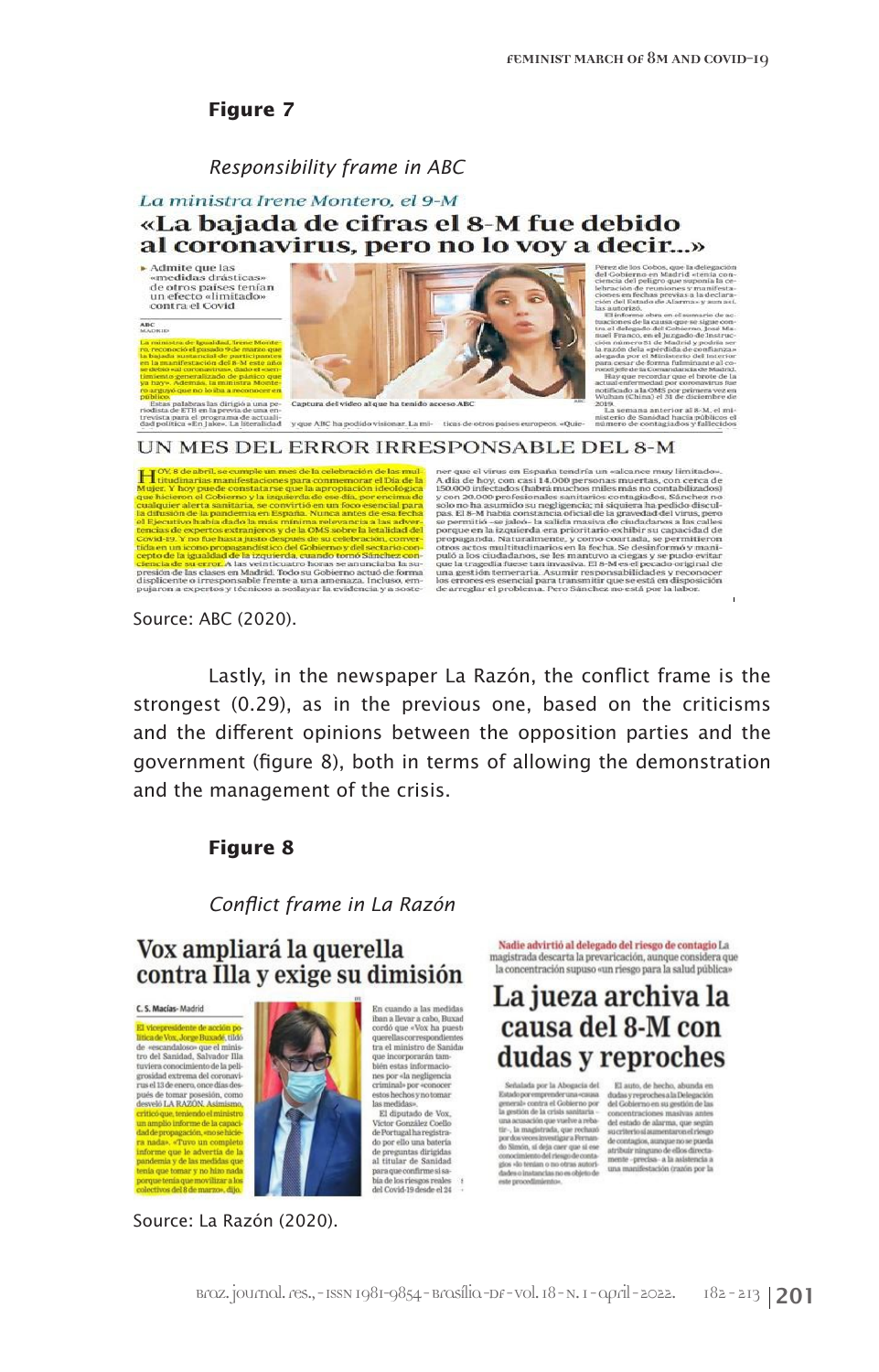The next most repeated frame is that of responsibility (0.21), due to the informative pieces that directly allude to the government as responsible for the spread of the Covid-19 and to the 8-M demonstration as guilty of the dissemination of the contagions. Among them, a piece of double-page, eight-column news (figure 9) entitled "Chronology of an announced alert" (Coarasa, 2020, p.14), headed with an image reading 8-M which occupies half of the page; or the piece "8-M. The verdict of the specialists: the agglomerations multiplied the contagions", signed by Alonso and Tobalina (2020, p.12). This framing is also presented in numerous opinion columns with headlines such as "8-M Guilty" (Vidal, 2020, p.41), or "Many lies do not tell the truth" (La Razón, 2020, p. 3).

# **Figure 9**

*Responsibility frame in La Razón*



Source: La Razón (2020).

The interpretation tendencies offered by each newspaper were distinguished through the strength of the frames. In four of the five media analyzed – La Vanguardia, El País, La Razón and ABC – the conflict frame was identified as the strongest. Only in El Mundo the responsibility frame was detected as the strongest and in a second degree the conflict frame. On the other hand, it is noteworthy to recognize that three of the five media analyzed showed a moderate strength of the criminalization frame – ABC, El Mundo and La Vanguardia – with a strength of 0.18, 0.42 and 0.36, respectively. In La Razón this framing appears, although weaker, with a low strength of 0.16. The only media where the construction of the criminalization frame was not detected was in El País.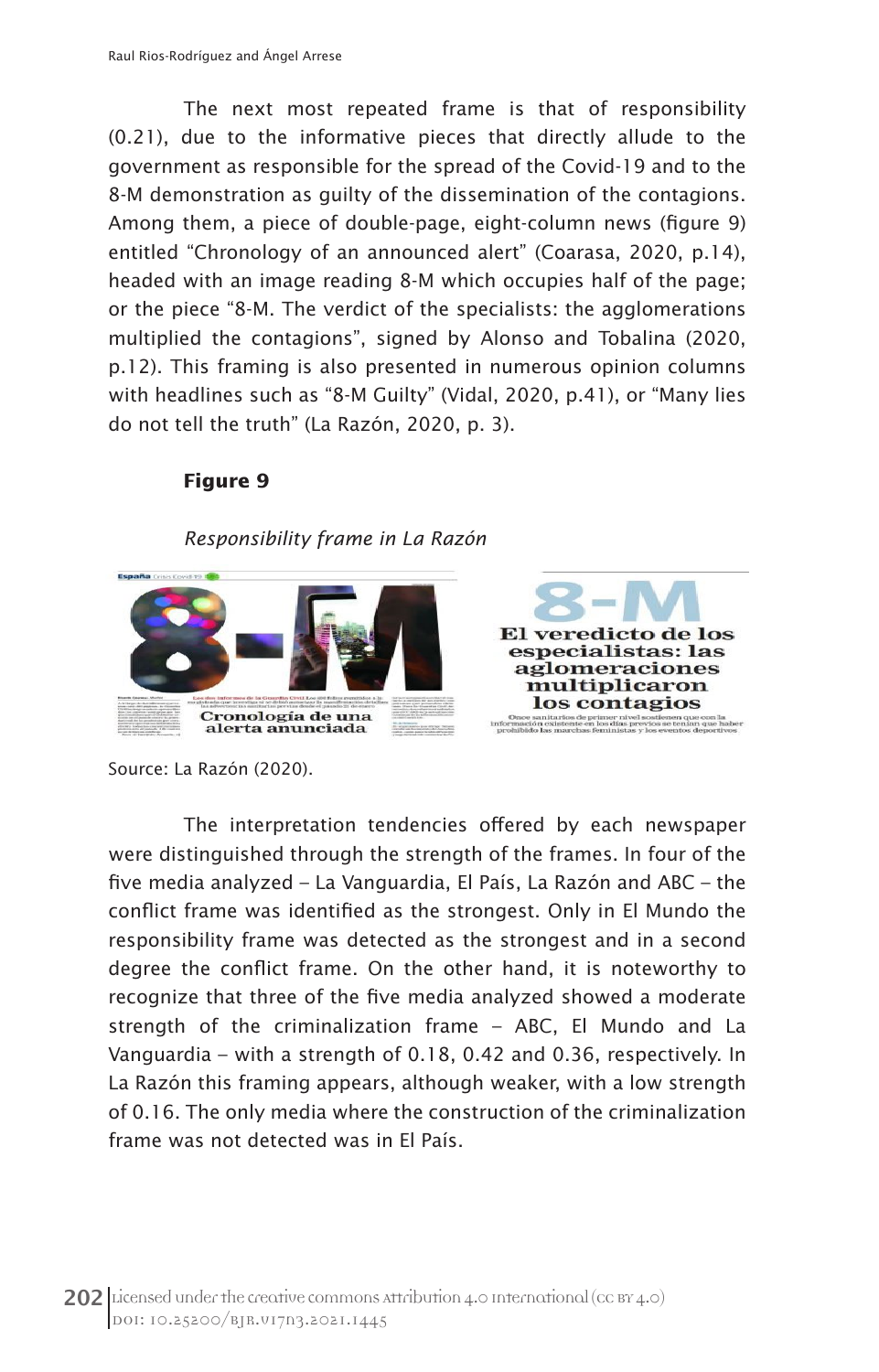# **7 Discussion and conclusions**

The impact of collective mobilization on the transformation processes of democratic societies has been one of the central points of discussion in sociology and political science, especially since the 20th century. Its legality and effectiveness in the formulation of public policies around the world in favor of the needs, demands, and proposals for change demonstrate their importance.

However, the legitimacy of some social movements' actions has often been criminalized by the State's acts when, directly or indirectly, it allows the use of its institutional system – legal, political, military, media – as a mechanism to control social protest. Thus, criminalization becomes a multidimensional process (Alvarado, 2020) that most intensely affects massively represented collectives, given their capacity to subvert the prevailing order of things.

This is the case of the feminist movement, which with more than three centuries of history, has led to massive citizen demonstrations worldwide, motivated by the search for effective equality between men and women, as well as by the establishment of a political and media agenda favorable to the construction of interpretative frameworks that evade the patriarchal system (Galarza, 2020).

The present research is inscribed in these spheres – political and media –, to know the role of the communication media, as members of the political elites, in the construction of journalistic messages that constitute keys of interpretation on feminist manifestations 8M 2020 in Spain. These keys, consolidated in socially shared meanings, made it possible to detect the construction of the preferential framing offered by the Spanish reference press for its audiences, in a scenario marked by the irruption of Covid-19, with the respective health, economic and psychosocial consequences it has had for the world population. The findings are relevant because the Spanish media system is characterized by the use of the media by several actors "as tools to intervene in the political world" (Hallin & Mancini, 2004, p. 117).

Regarding the number of texts in the journalistic coverage, two extremes are evident: La Razón (109) and El Mundo (47). It is remarkable since both media, together with ABC, represent a conservative ideological and editorial line (Humanes, 2016). However, such coverage differed when it came to giving space to the issue, among other aspects, with informative pieces of three to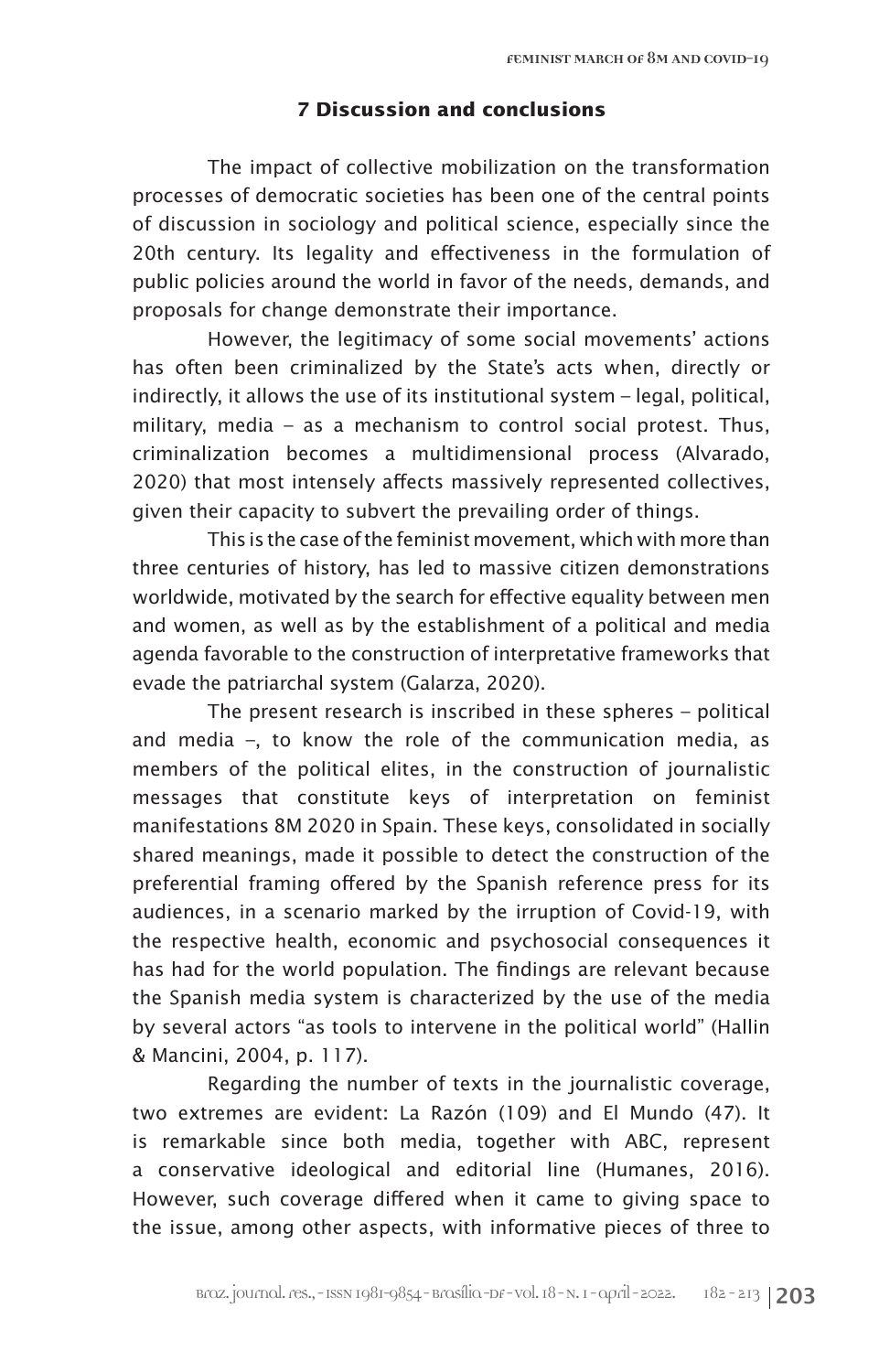five columns, and with special sections – in El Mundo and La Razón – which linked issues connecting the mobilization of women with the expansion of Covid-19.

Regarding the symbolic construction, it was detected that these three media had in common an informative production supported by the opinion genre in a significant way. The framing from this genre about the 8M demonstrations in center-left newspapers such as El País (Humanes, 2016) or La Vanguardia had a low recurrence. The approach from the opinion genre becomes relevant in the construction of the media framing because its argumentative and persuasive constitution makes clear the positioning – individual or institutional – of the person who signs the article or column. Citizens are not only interested in being informed, but also seek "specific data articulated to opinions, biases and positions of certain media or authors" (García-Gutiérrez, 2014, p. 378).

Although the media analysis shows similarities in the presence of news actors, the recurrence of pro-government political actors is significant, especially in the news pieces of ABC and La Razón. This happens to the detriment of other actors directly involved in the event, such as the demonstrators. In the few allusions to the protesters, the media discourse represented them with negative connotations regarding the responsibility for the distribution of the virus, under the argument that they prioritized feminist protest over public health. In one news of La Razón, for example, the title says that "large gatherings made the infections go up" next to a big 8M heading.

Only when the article is read, the reader finds out that, besides the feminist demonstrations, other events gathered thousands of people on those days, such as sportive events and political parties reunions. ABC gives a relevant role to politicians who criticize the government and link the rise of infections only with the 8M demonstrations. One example is on the news entitled "PP asks the Prosecutor's Office to cite the minister as a witness" (ABC, 2020, p.19) where the media cites one of the opposition politicians, Ana Pastor, and quote: "We knew that the government had arrived late and badly, but now we know that they knew it and did not put sanitary measures for political reasons". This point of view of the opposition parties was hegemonic in ABC.

The analysis shows that these media acted as fundamental actors in the public space when they made invisible through their frames the bases of political action of the feminist movement, its mobilizing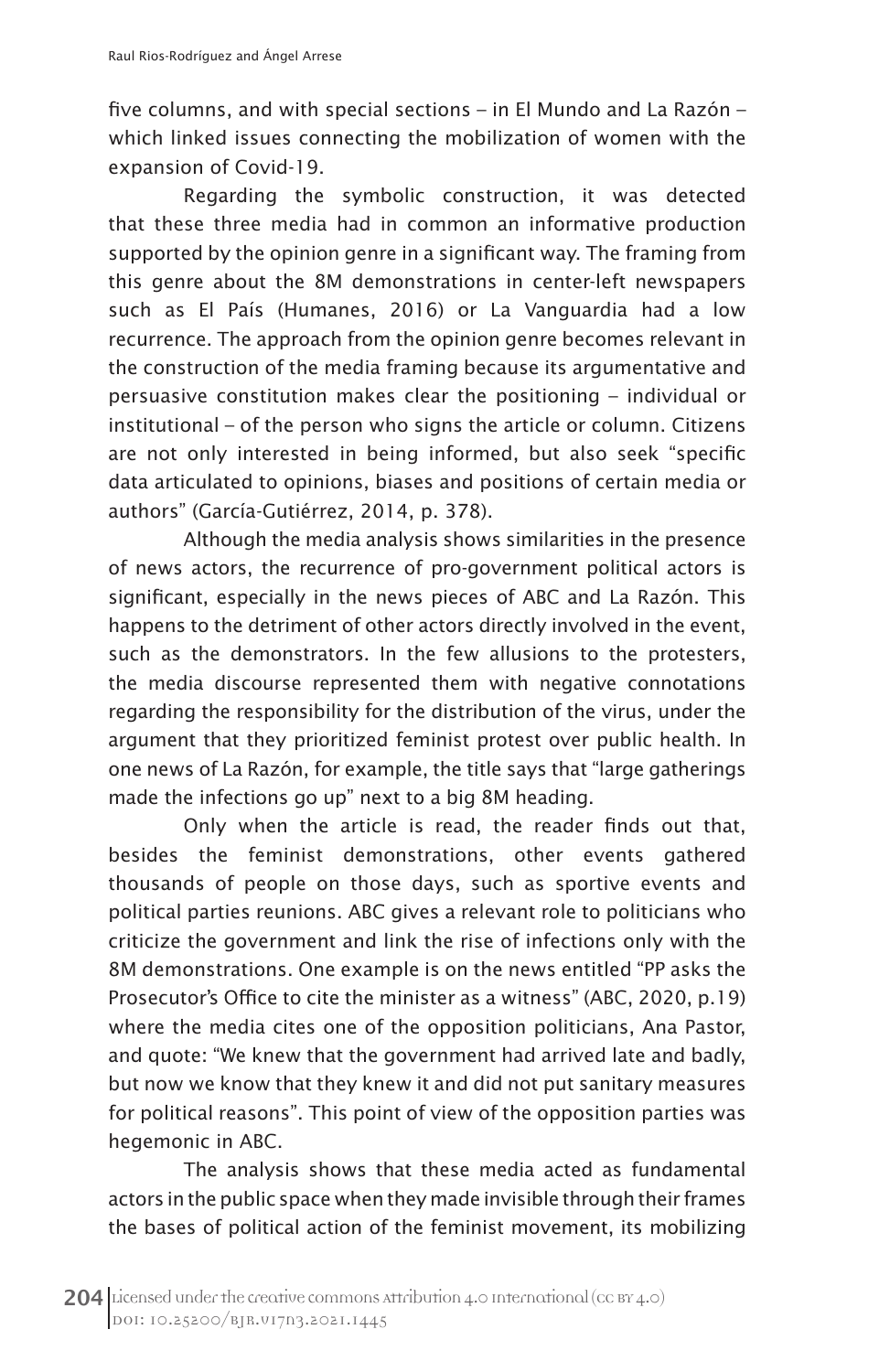capacity, the reasons for the demonstration and its demands.

The strength of the generic frames (Neuman et al., 1992; Semetko & Valkenburg, 2000) was detected in most of the media, with a predominance of the conflict frame. It is also evidenced that the criminalization frame presented exemplary characteristics in the scope of the media systems, with a moderate role in at least three of the five media analyzed. In the case of El Mundo it was observed in a significant way through headlines that denounced the link between 8M and the increase in contagions; in La Vanguardia through the questioning of the legality of the acts of protest and the government's position in this regard, giving a strong presence to the judicial discourse. In ABC, the demonstrations were linked to a propaganda banner of the parties in government, and the criminalization emphasized the pro-government politicians who 'allowed and encouraged' the protest.

The predominant framing of the 8M protest served the conservative media to erode the progressive government, thus dragging technical officials, judges, prosecutors and security forces. It is demonstrated that the criminalization frame was not a property of only the conservative ideological segment, since it was observed that La Vanguardia also constructed the issue by emphasizing aspects that constituted the criminalization of the protest. On the other hand, the same dichotomy is observed in El País, considered center-left, and in La Razón, right-wing and conservative, since in these media the criminalization frame was not detected in the former, was weak in the latter, and in both the conflict frame prevailed.

Beyond their editorial and ideological lines, the social protest that vindicates the 8M and the feminist demonstration was demonized mostly by the frames identified in the texts and they built a general idea of irresponsibility in management, in the case of the newspaper El Mundo, and high levels of conflict, in La Vanguardia, El País, ABC and La Razón. Although it is a topic that is still in the process of development – since some demonstrations on 8M in 2021 were banned for public health reasons – it is relevant to highlight that, regarding the construction of the media discourse on the feminist movement, few differences were found among newspapers at the time of constructing hegemonic manners of interpretation of this event during the coronavirus pandemic in Spain, in the year 2020.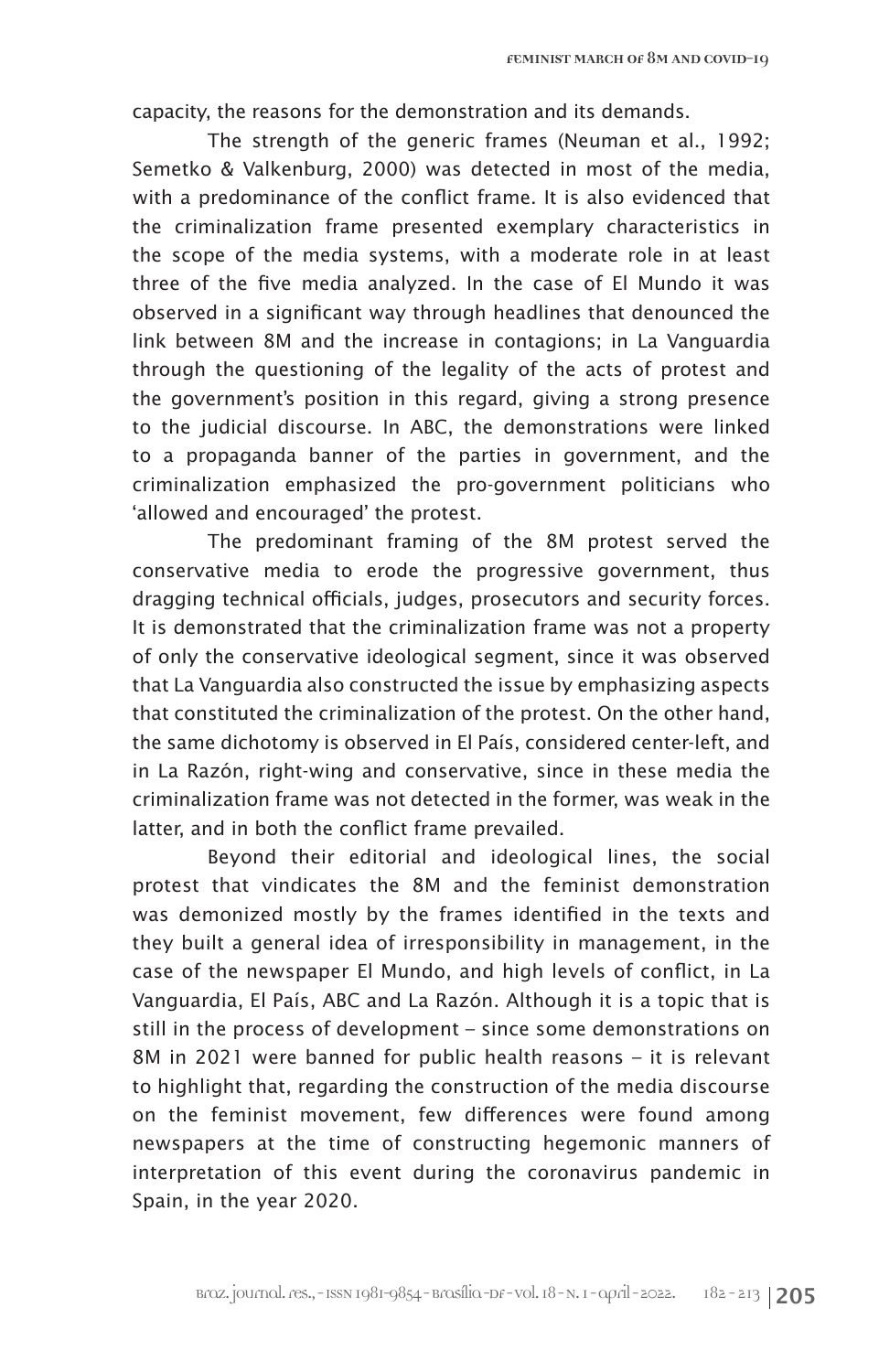# **REFERENCES**

ABC. (2020, June 2). *El PP pide a la Fiscalía que cite a la ministra como testigo*. ABC. Retrieved from: https://www.abc.es/archivo/ periodicos/abc-cordoba-20200602.html

Alonso, S. & Tobalina, B. (2020, May 28). *El veredicto de los especialistas: las aglomeraciones multiplicaron los contagios*. La Razón. Retrieved from: www.larazon.es/salud/20200528/ mqooubp7f5hgbnnvu5ql7co37a.html

Alvarado, A. (2020). La criminalización de la protesta social: Un estado de la cuestión. *Revista Rupturas*, *10*(1), 25–43. DOI: 10.22458/ rr.v10i1.2749

Ardèvol-Abreu, A. (2015). Framing o teoría del encuadre en comunicación. Orígenes, desarrollo y panorama actual en España. *Revista Latina de Comunicación Social*, (70), 423–450. DOI: 10.4185/ RLCS-2015-1053

Artese, M. (2009). Criminalización de la protesta en Argentina. Una construcción de lo delictivo más allá de la esfera jurídica. *América Latina Hoy*, (52), 149–169. DOI: 10.14201/alh.5680

Aruguete, N. (2017). Agenda setting y framing: un debate inconcluso. *Más poder local*, (30), 36–42. Retrieved from: https://ri.conicet.gov. ar/bitstream/handle/11336/68048/CONICET\_Digital\_Nro.e93f54a9- 9845-4db2-b18f-8a44327ec065\_A.pdf?sequence=2&isAllowed=y

Bateson, G. (1972). *Steps to an Ecology of Mind: Collected Essays in Anthropology, Psychiatry, Evolution and Epistemology*. Ballantine Books.

Blay, E. (2013). El control policial de las protestas en España. *InDret Revista para el Análisis de Derecho*, (4), 2–32. Retrieved from: https:// indret.com/wp-content/themes/indret/pdf/1000.pdf

Bourdieu, P. (2001). *Poder, derechos y clases sociales*. Desclée de Brouwer.

Boykoff, J. (2006). Framing Dissent: Mass-Media Coverage of the Global Justice Movement. *New Political Science*, *28*(2), 201–228. DOI: 10.1080/07393140600679967

Candón, J. (2012). Ciudadanía en la Red: poder y contrapoder en los medios de comunicación. *Estudios sobre el Mensaje Periodístico*, *18*(2), 679–687. DOI: 10.5209/rev\_ESMP.2012.v18.n2.41039

Castells, M. (2009). *Comunicación y poder*. Alianza Editorial.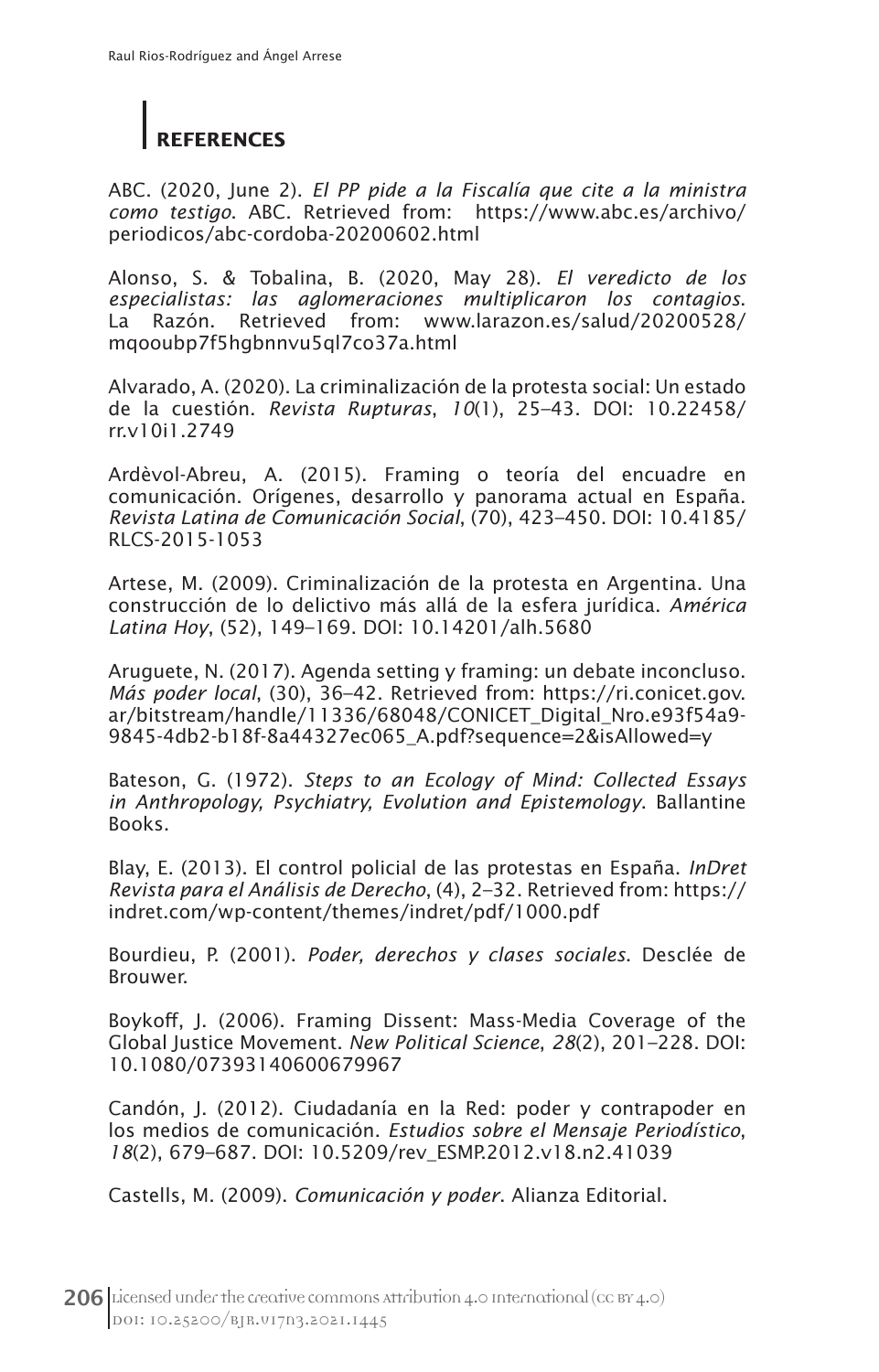Coarasa, R. (2020, June 07). *Cronología de una alerta anunciada*. La Razón*.* Retrieved from: https://www.pressreader.com/spain/larazon-andalucia1/20200607/282291027463012

Cruz, M. (2020, March 27). *Irene Montero parapeta el 8-M tras los expertos*. El Mundo. Retrieved from: http://uma.mynews.es.uma. debiblio.com/hu/document/00001417-20200327-001022/

D'Angelo, P. (2002). News Framing as a Multiparadigmatic Research Program: A Response to Entman. *Journal of Communication*, *52*(4), 870–888. DOI: 10.1111/j.1460-2466.2002.tb02578.x

D'Angelo, P. (2012). Studying Framing in Political Communication with an Integrative Approach. *American Behavioral Scientist*, *56*(3), 353–364. DOI: 10.1177/0002764211426332

Della Porta, D., Peterson, A. & Reiter, H. (2006). *The Policing of Transnational Protest.* Ashgate.

Del riego, C. (2020a, March 21). *Casado achaca el pico de contagio a los actos del 8M*. La Vanguardia. Retrieved from: https://www.pressreader. com/spain/la-vanguardia-1a-edicion/20200321/281646782221612

Del riego, C. (2020b, May 27). *El PP apunta a Sánchez y le exige que destituya al ministro Marlaska*. La Vanguardia. Retrieved from: http://uma.mynews.es.uma.debiblio.com/hu/ document/00000371-20200527-004527/

De Vreese, C. (2005). News Framing: Theory and Typology. *Information Design Journal*, *13*(1), 51–62. DOI: 10.1075/idjdd.13.1.06vre

Entman, R. (2007). Framing Bias: Media in the Distribution of Power. *Journal of Communication*, *57*(1), 163–173. DOI: 10.1111/j.1460- 2466.2006.00336.x

Ferrell, J., Hayward, K. & Young, J. (2015)*. Cultural Criminology: An Invitation*. Sage.

Fernández, S. (2016). Análisis lingüístico de la titulación periodística bajo un enfoque comunicativo: la recontextualización de la guerra de Irak en la prensa venezolana. *Logos 26*(1), 82–101. DOI: 10.15443/ RL2606

Fernández, F. & Ojeda, D. (2015). Criminalización de la resistencia mapuche como política del miedo. *Athenea Digital*, *15*(4), 267–277. DOI: 10.5565/rev/athenea.1595

Galarza, E. (2019). La nueva realidad legal feminista de la explotación sexual en Andalucía afecta a los medios de comunicación. *Revista Paradigma,* (22), 32–36. Retrieved from: https://riuma. uma.es/xmlui/bitstream/handle/10630/17689/32%20Galarza. pdf?sequence=1&isAllowed=y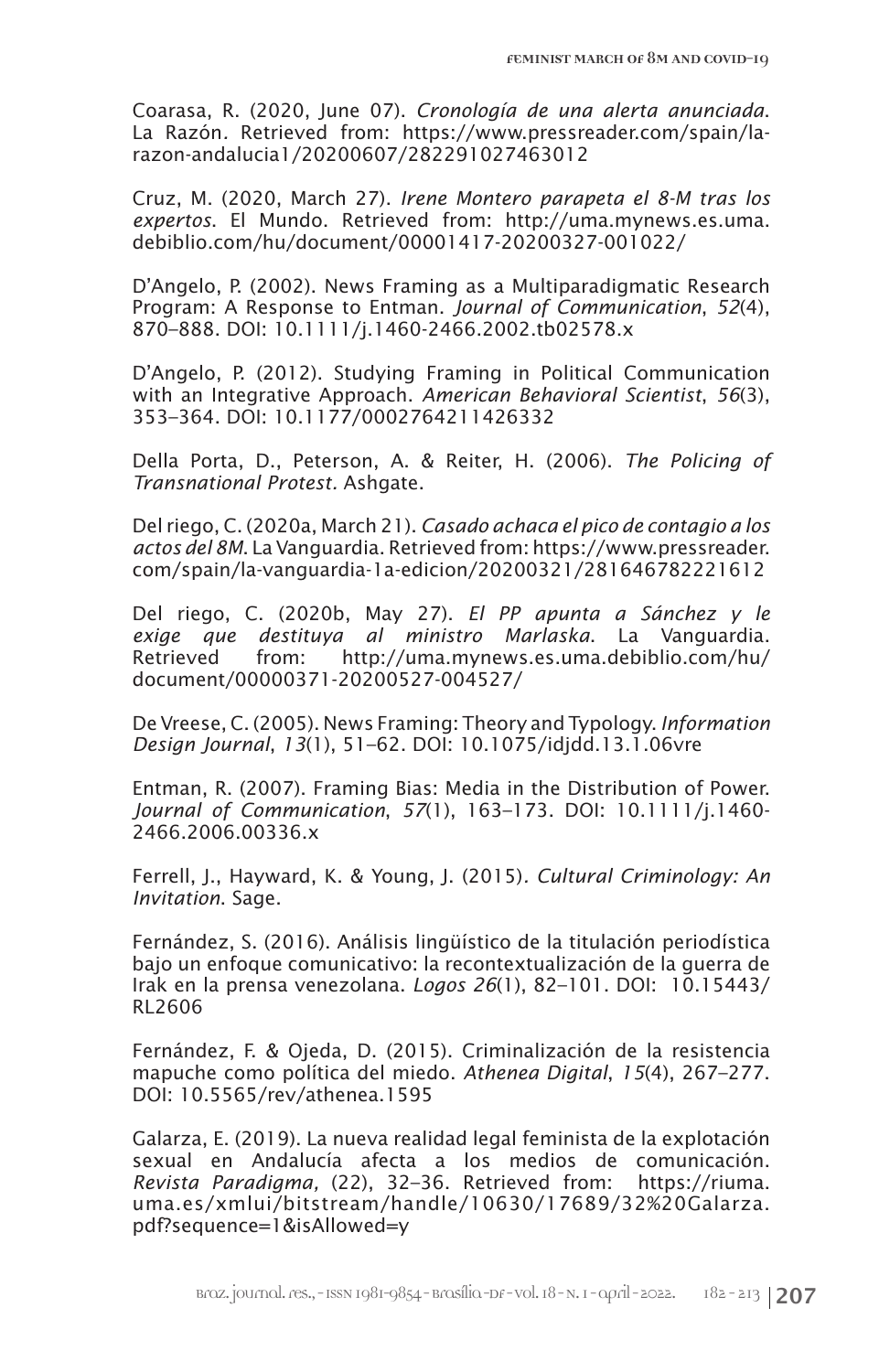Galarza, E. (2020). Agenda setting. In R. Cobo & B. Ranea (Eds.), *Breve diccionario de feminismo* (pp. 26-28). Los Libros de la Catarata.

Gálvez, J. (2020, June 13). *El caso del 8-M acaba archivado tras desatar una tormenta política*. El País. Retrieved from: http://uma.mynews. es.uma.debiblio.com/hu/document/00001681-20200613-006130/

García-García, J. & Calvo, K. (2019). Repressing the Masses. Newspapers and the Securitisation of Youth Dissent in Spain. *Revista Internacional de Sociología*, *77*(4), 1–14. DOI: 10.3989/ris.2019.77.4.19.006

García-Gutiérrez, A. (2014). Géneros periodísticos de opinión: análisis y recuperación de información factual en sistemas documentales. *Estudios sobre el Mensaje Periodístico*, *20*(1), 377–394. DOI: 10.5209/ rev\_ESMP.2014.v20.n1.45238

Goffman, E. (1974). *Frame Analysis: An Essay on the Organization of Experience*. Harvard University Press.

Goffman, E. (2006). *Frame Analysis. Los marcos de la experiencia*. Centro de Investigaciones Sociológicas.

Government of Spain. (2020). *Estado de Alarma.* Retrieved from: https://www.lamoncloa.gob.es/Covid-19/Paginas/estado-de-alarma. aspx

Hallin, D. & Mancini, P. (2004). *Comparing Media Systems. Three Models of Media and Politics*. Harvard University Press.

Human Rights Council. (2010). *Report of the Special Rapporteur on the Situation of Human Rights Defenders, Margaret Sekaggya*. Retrieved https://www.un.org/en/ga/search/view\_doc.asp?symbol=A/ HRC/16/44

Human Rights Council. (2019). *Report of the Special Rapporteur on the situation of human rights defenders*. Retrieved from: https:// undocs.org/en/A/HRC/40/60

Humanes, M. (2016). Exposición selectiva, partidismo y polarización de las audiencias de los medios en España. In A. Casero (Ed.), *Periodismo y democracia en el entorno digital* (pp.37-51). Sociedad Española de Periodística.

Jaramillo, M., Parrado, E. & D. Mosquera. (2020). The Civic Strike of 2017 in Buenaventura, Colombia. Social Protest and Transformation of Political Power. *Análisis Político*, *33*(98), 136–166. DOI: 10.15446/ anpol.v33n98.8941

Jiménez, F. (2020, May 4). *Hay plan B: fuera Sánchez*. El Mundo. Retrieved from: www.elmundo.es/opinion/columnistas/2020/05/04 /5eaef92dfc6c834c558b4607.html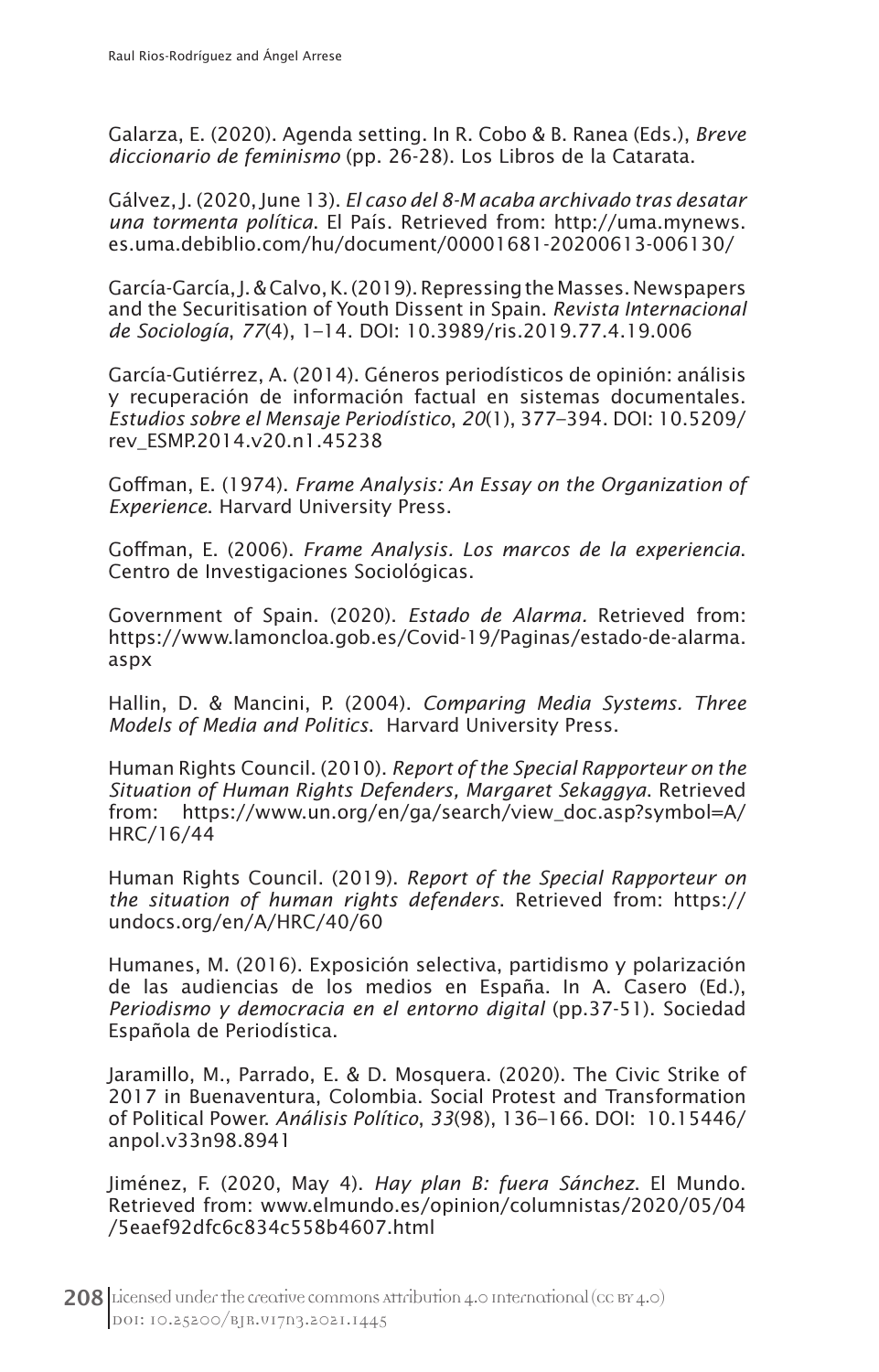Juárez, J., Calvo de Castro, P. & Sánchez, I. (2021). Políticas de incomunicación ante la COVID-19 en España: Estrategias de manipulación para la culpabilización de las manifestaciones del 8M. *Historia y Comunicación Social*, (*26*)*,* 31-40. DOI: 10.5209/hics.74239

Kaufman, S. (2019). The Criminalization of Muslims in the United States. *Qualitative Sociology*, *42*(4), 521–542. DOI: 10.1007/s11133- 019-09435-x

Kilgo, D. & Harlow, S. (2019). Protests, Media Coverage, and a Hierarchy of Social Struggle. *The International Journal of Press/ Politics*, *24*(4), 508–530. DOI: 10.1177/1940161219853517

Lamet, J. (2020, June 6). *Fernando Simón calló sobre las advertencias de la UE*. El Mundo. Retrieved from: http://uma.mynews.es.uma. debiblio.com/hu/document/00001426-20200605-004015/

La Razón. (2020, June 5). *Muchas mentiras no hacen una verdad*. La Razón. Retrieved from: http://uma.mynews.es.uma.debiblio.com/ hu/document/00001707-20200605-001012/

La Vanguardia. (2020, May 7). *Ayuso pide la dimisión del delegado del Gobierno*. La Vanguardia. Retrieved from: https://www.lavanguardia. com/local/madrid/20200506/481000336953/ayuso-se-planteapedir-la-dimision-del-delegado-del-gobierno-por-no-actuar-acorde-asus-funciones.html

La Vanguardia. (2020, May 28). *Testigos del informe judicial del 8M revelan cambios y errores en el texto*. La Vanguardia. Retrieved from: https://www.lavanguardia.com/politica/20200528/481431807400/ testigos-informe-judicial-8-m-revelan-cambios-errores-texto.html

Lázaro, F. & Durán, L. (2020, May 26). *Interior intenta frenar las pesquisas sobre el 8-M*. El Mundo. Retrieved from: http://uma.mynews. es.uma.debiblio.com/hu/document/00001426-20200526-004011/

Leung, L. (2009). Mediated Violence as Global News: Co-Opted Performance in the Framing of the WTO. *Media Culture and Society*, *31*(2), 251–269. DOI: 10.1177/0163443708100317

Linde, P. (2020, May 27). *Los expertos coinciden: el 8-M no tuvo la culpa*. El País. Retrieved from: https://elpais.com/espana/2020-05-26/losexpertos-coinciden-el-8-m-no-tuvo-la-culpa.html

Maqueda, M. (2015). La criminalización del espacio público. El imparable ascenso de las "clases peligrosas". *Revista Electrónica de Ciencia Penal y Criminología*, *17*(12), 1–56. Retrieved from: https://www.pensamientopenal.com.ar/system/files/2015/09/ doctrina42055.pdf

Marraco, M. (2020, March 26). *La Justicia investiga si fue delito*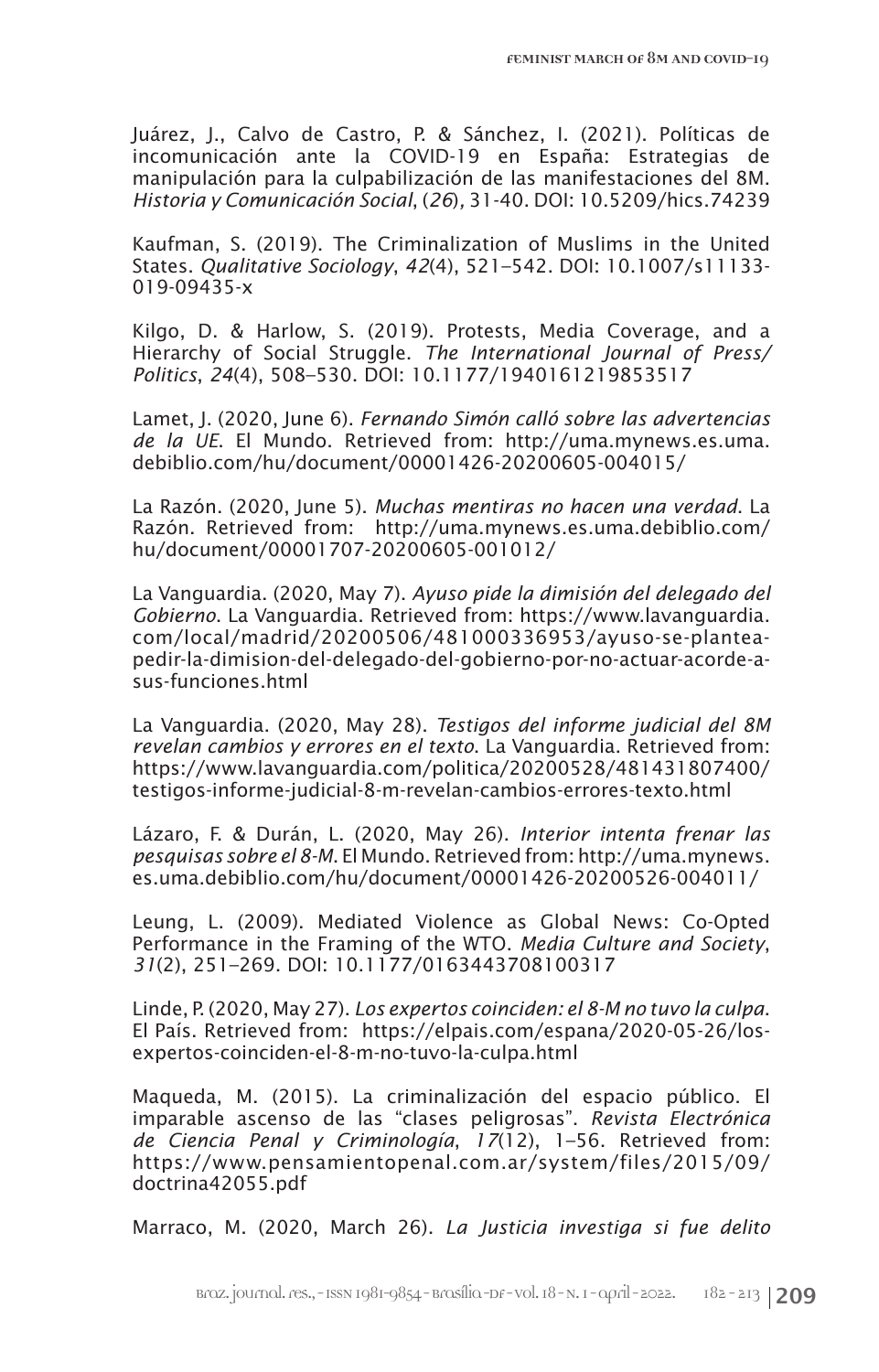*permitir el 8-M*. El Mundo. Retrieved from: https://www.elmundo. es/espana/2020/03/25/5e7b5f41fdddffbf618b45b9.html

Martialay, Á. (2020, May 20). *El 8-M contribuyó «seguro» a «difundir» el coronavirus*. El Mundo. Retrieved from: http://uma.mynews. es.uma.debiblio.com/hu/document/00000163-20200520-000032/

Matthes, J. (2012). Framing Politics: An Integrative Approach.<br>American Behavioral Scientist. 56(3). 247–259. DOI: *American Behavioral Scientist*, *56*(3), 247–259. DOI: 10.1177/0002764211426324

Martiarena, A. (2020, May 7). *Ayuso pide la dimisión del delegado del Gobierno*. La Vanguardia. Retrieved from: https://www.pressreader. com/spain/la-vanguardia/20200507/281805696099510

Mayor, L. (2020a, May 28). *La crisis de Interior causa una tercera baja en la Guardia Civil*. La Vanguardia. Retrieved from: https://www.pressreader.com/spain/la-vanguardia-1a-edici on/20200528/281685437054784

Mayor, L. (2020b, June 5). *La Guardia Civil sostiene que Simón sabía del peligro del virus en febrero*. La Vanguardia. Retrieved from: https://www.lavanguardia.com/politica/20200605/481602093908/ guardia-civil-sostiene-simon-sabia-peligro-virus-febrero.html

Mazumder, S. (2018). The Persistent Effect of U.S. Civil Rights Protests on Political Attitudes. *American Journal of Political Science*, *62*(4), 922–935. DOI: 10.1111/ajps.12384

McCombs, M. (2006). *Estableciendo la agenda. El impacto de los medios en la opinión pública y en el conocimiento.* Paidós.

Medina, L. (2018). The Punitive Drift of the Spanish State: The Criminalization of Protest. *Oxímora Revista Internacional de Ética y Política*, (12), 224–241. DOI: 10.1344/oxi.2018.i12.20646

Menjívar, C. (2016). Immigrant criminalization in law and the media: Effects on Latino immigrant workers' identities in Arizona. *American Behavioral Science, 60*(5-6), 597–616. DOI: 10.1177/0002764216632836

Mouzo, J. & Sevillano, E. (2020, June 12). *Las otras aglomeraciones del fin de semana del 8-M*. El País. Retrieved from: www.elpais.com/ sociedad/2020-06-12/las-otras-aglomeraciones-del-fin-de-semanadel-8m.html

Nacos, B. & Torres-Reyna, O. (2003). Framing Muslim-Americans Before and After 9/11. In P. Norris, M. Kern & M. Just (Eds.), *Framing Terrorism: The News Media, the Government, and the Public* (pp. 133–158). Routledge.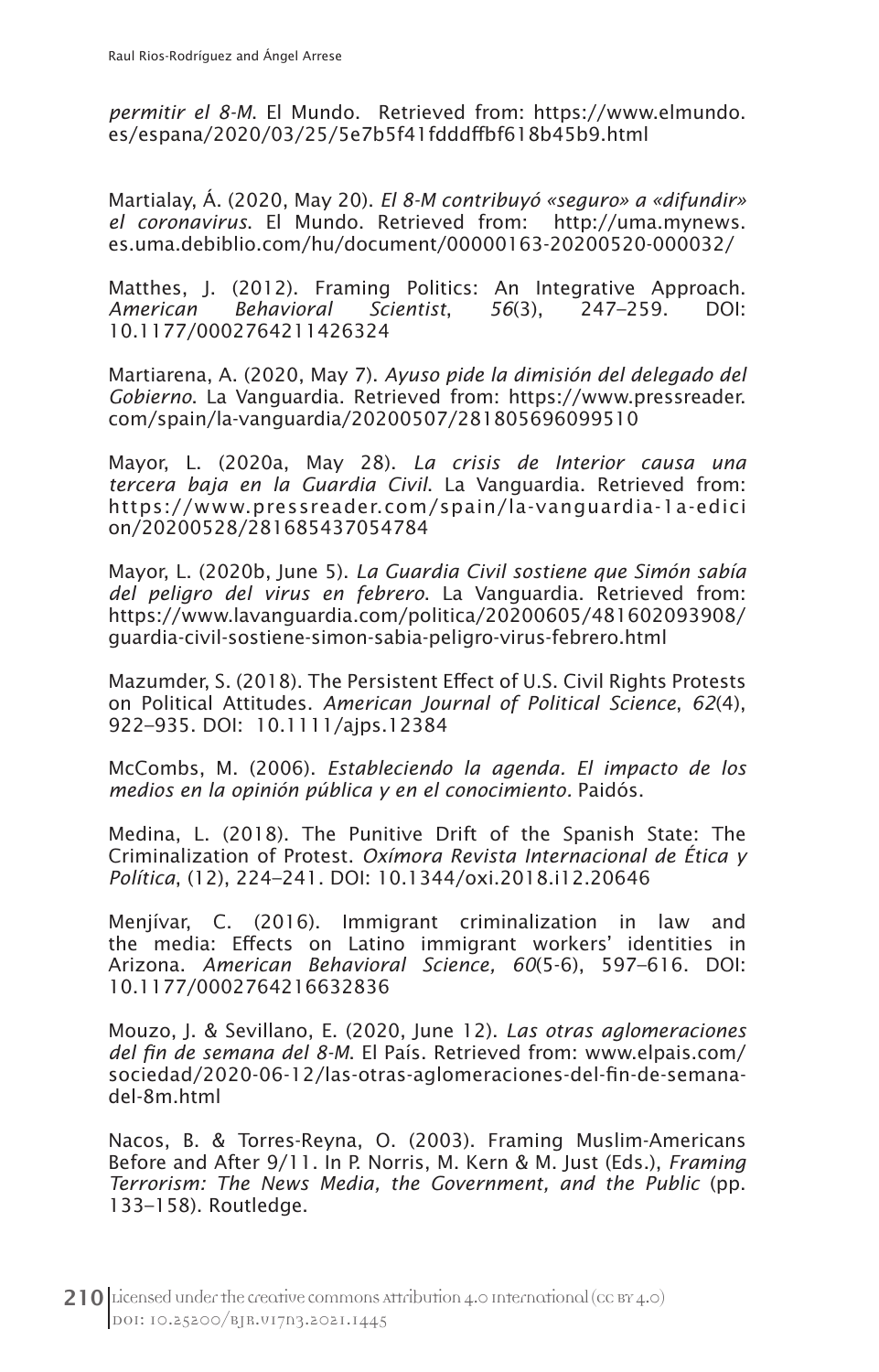Neuman, R., Just, M. & Crigler, A. (1992). *Common Knowledge*. University of Chicago Press.

Piñeiro-Naval, V. & Mangana, R. (2019). La presencia del framing en los artículos publicados en revistas hispanoamericanas de comunicación indexadas en Scopus. *Palabra Clave*, *22*(1), 117–142. DOI: 10.5294/ pacla.2019.22.1.6

Poulos, H. & Haddad, M. (2016). Violent Repression of Environmental Protests. *Springer Open Journal*, *5*(230), 1–12. DOI: 10.1186/s40064- 016-1816-2

Quintana-Pujalte, L. (2020). Aproximación al framing en medios tradicionales y en nativos digitales. El caso del impuesto a las hipotecas en España. *Revista Vivat Academia,* (153), 1–28. DOI: 10.15178/va.2020.153.1-28

Quintana-Pujalte, L., Sosa, A. & Castillo, A. (2020). La espiral del colapso. Encuadre de la inmigración en medios españoles. *Estudios Sobre El Mensaje Periodístico, 26*(3), 1157–1170. DOI: 10.5209/ esmp.66097

Rebón, J. (2019). La política en las calles. *Revista de Ciencias Sociales*, *32*(44), 15–42. DOI: 10.26489/rvs.v32i44.1

Recarte, J. (2020, March 2). *Sanidad desaconseja suspender eventos por el coronavirus: "No es necesario"*. Redacción Médica. Retrieved https://www.redaccionmedica.com/secciones/ministeriosanidad/sanidad-desaconseja-suspender-eventos-por-el-coronavirusno-es-necesario--3638

Reese, S. (2001). A Bringing Model for Media Research. In Reese, S., Gandy, O. & Grant, A. (Eds.) *Framing Public Life: Perspectives on Media and our Understanding of the Social World* (pp. 7-31). Lawrence Erlbaum Associates.

Reese, S. (2007). The Framing Project: A Bridging Model for Media Research Revisited. *Journal of Communication*, *57*(1), 148–154. DOI: 10.1111/j.1460-2466.2006.00334.x

Reig, R. (1998). *Medios de comunicación y poder en España*. Paidós.

Romero, J. (2020, May 27). *Un informe de la Guardia Civil plagado de errores culpa al Gobierno por el 8-M*. El País. Retrieved from: http://uma.mynews.es.uma.debiblio.com/hu/ document/00001681-20200527-006130/

Rovira-Sancho, G. (2013). Media activism and the criminalization of protest: media and social movements in Mexico. *Convergencia Revista de Ciencias Sociales*, (61), 35–60. Retrieved from: https:// convergencia.uaemex.mx/article/view/1049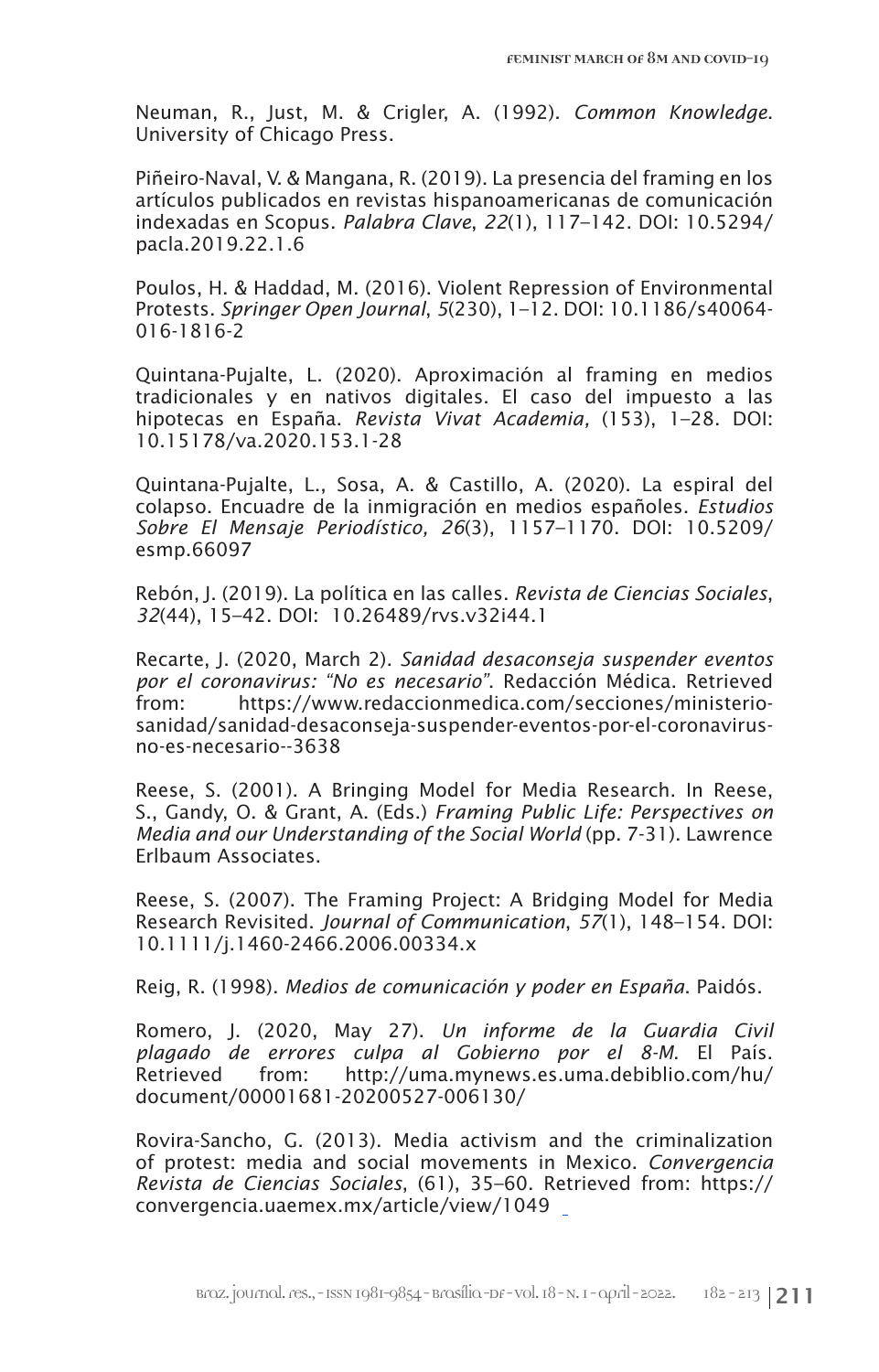Sádaba Garraza, M. T. (2001). Origen, aplicación y límites de la "teoria del encuadre" (framing) en comunicación. *Comunicación y Sociedad, 14* (2), 143-175. Retreived from: https://revistas.unav.edu/index. php/communication-and-society/article/view/36373/30956

Scheufele, D. (1999). Framing as a Theory of Media Effects. *Journal of Communication, 49*(1), 103–122. DOI: 10.1111/j.1460-2466.1999. tb02784.x

Semetko, H. & Valkenburg, P. (2000). Framing European Politics: A Content Analysis of Press and Television News. *Journal of Communication*, *50*(2), 93–109. DOI: 10.1111/j.1460-2466.2000. tb02843.x

Smith, J., McCarthy, J., McPhail, C. & Boguslaw, A. (2001). From Protest to Agenda Building: Description Bias in Media Coverage of Protest Events in Washington, DC. *Social Forces*, *79*(4), 1397–1423. DOI: 10.1353/sof.2001.0053

Sosa, A. (2020). *Estructuras de poder en comunicación. Un estudio del marco regulatorio del sistema mediático cubano desde 1959 hasta 2018* [Ph.D. dissertation, University of Malaga]. Repositorio Institucional de la Universidad de Málaga.

Tuchman, G. (1983). *La producción de la noticia. Estudio sobre la construcción social de la realidad*. GG Mass Media.

Vallín, P. (2020, May 27). *El informe de la Guardia Civil sobre el 8M desata una crisis en Interior*. La Vanguardia. Retrieved from: https://www.lavanguardia.com/politica/20200527/481422693389/ marlaska-interior-crisis-informe-guardia-civil-perez-de-los-cobos. html

Van Dijk, T. (1990). *La noticia como discurso. Comprensión, estructura y producción de la información.* Paidós.

Van Gorp, B. (2007). The Constructionist Approach to Framing: Bringing Culture Back in. *Journal of Communication*, 57(1), 60–78. DOI: 10.1111/j.0021-9916.2007.00329.x

Vidal, C. (2020, May 24). *8-M Culpable*. La Razón. Retrieved from: https://younews.larazon.es/8-m-culpablo/

Weaver, D. (2007). Thoughts on Agenda-Setting, Framing and Priming. *Journal of Communication*, 57(1), 142–147. DOI: 10.1111/j.1460- 2466.2006.00333.x

Wouters, R. & Walgrave, S. (2017). Demonstrating Power: How Protest Persuades Political Representatives. *American Sociological Review*, *82*(2), 361–383. DOI: 10.1177/0003122417690325